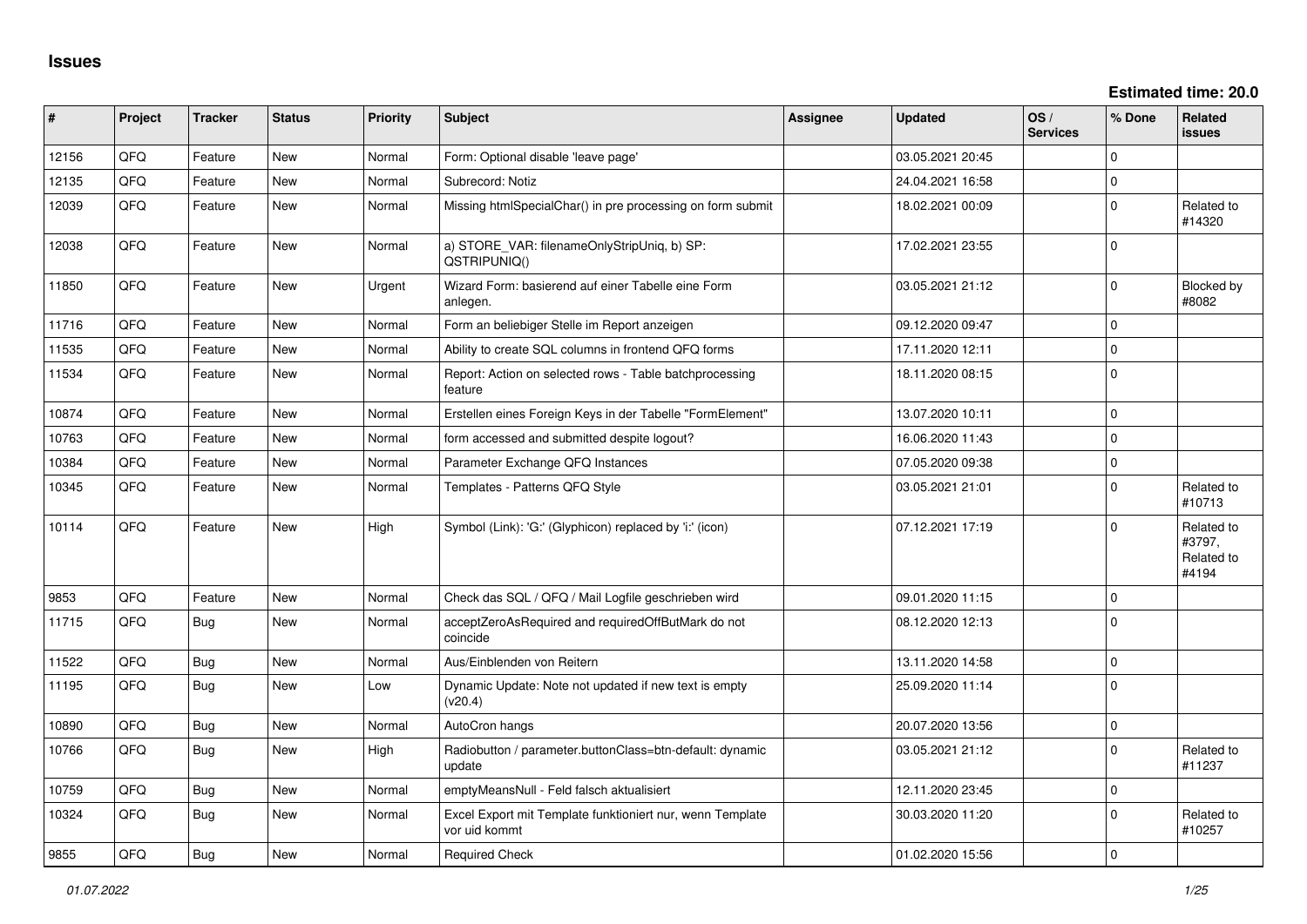| #     | Project | <b>Tracker</b> | <b>Status</b> | <b>Priority</b> | <b>Subject</b>                                                                                                                        | <b>Assignee</b>     | <b>Updated</b>   | OS/<br><b>Services</b> | % Done      | Related<br><b>issues</b>                                               |
|-------|---------|----------------|---------------|-----------------|---------------------------------------------------------------------------------------------------------------------------------------|---------------------|------------------|------------------------|-------------|------------------------------------------------------------------------|
| 14185 | QFQ     | Feature        | New           | Normal          | External/Autocron.php - better suitable directory                                                                                     | Support: System     | 28.05.2022 11:03 |                        | 0           |                                                                        |
| 12556 | QFQ     | Feature        | New           | Normal          | Pills Title: colored = static or dynamic on allrequiredgiven                                                                          | Benjamin Baer       | 19.03.2022 17:49 |                        | 0           |                                                                        |
| 12490 | QFQ     | Feature        | New           | Normal          | Loading Plugins in QFQ - see what tinymce does. (lazy<br>loading)                                                                     | Benjamin Baer       | 08.06.2022 10:37 |                        | 0           | Related to<br>#12611,<br>Related to<br>#10013,<br>Related to<br>#7732  |
| 12476 | QFQ     | Feature        | New           | Normal          | clearMe: a) should trigger 'dirty', b) sticky on textarea resize                                                                      | Benjamin Baer       | 04.01.2022 08:40 |                        | 0           | Related to<br>#9528                                                    |
| 13647 | QFQ     | Bug            | New           | Normal          | Autofocus funktioniert nicht auf Chrome                                                                                               | Benjamin Baer       | 19.03.2022 17:44 |                        | 0           |                                                                        |
| 13528 | QFQ     | <b>Bug</b>     | <b>New</b>    | Normal          | qfq.io > releases: es wird kein neues Release angelegt                                                                                | Benjamin Baer       | 19.03.2022 17:46 |                        | 0           |                                                                        |
| 11237 | QFQ     | Bug            | New           | High            | Radiobutton / parameter.buttonClass= btn-default - kein dirty<br>Trigger                                                              | Benjamin Baer       | 03.05.2021 21:12 |                        | 0           | Related to<br>#10766                                                   |
| 11057 | QFQ     | Bug            | New           | High            | Checkboxes ohne span.checkmark im Report werden<br>ausgeblendet                                                                       | Benjamin Baer       | 03.05.2021 21:12 |                        | 0           | Related to<br>#11039                                                   |
| 14187 | QFQ     | Feature        | New           | High            | qfq.log: show current URL                                                                                                             | Carsten Rose        | 28.05.2022 11:02 |                        | 0           | Related to<br>#13933,<br>Related to<br>#12532,<br>Related to<br>#11893 |
| 14090 | QFQ     | Feature        | New           | Normal          | Nützliche _script funktionen                                                                                                          | Carsten Rose        | 28.05.2022 11:03 |                        | 0           |                                                                        |
| 13843 | QFQ     | Feature        | New           | Normal          | Create JWT via QFQ                                                                                                                    | Carsten Rose        | 19.03.2022 17:42 |                        | 0           |                                                                        |
| 13841 | QFQ     | Feature        | New           | Normal          | Create PDF via iText - evaluate                                                                                                       | Carsten Rose        | 19.03.2022 17:42 |                        | 0           |                                                                        |
| 13700 | QFQ     | Feature        | New           | Normal          | Redesign qfq.io Seite                                                                                                                 | Carsten Rose        | 19.03.2022 17:43 |                        | 0           |                                                                        |
| 13467 | QFQ     | Feature        | New           | Normal          | ChangeLog Generator                                                                                                                   | Carsten Rose        | 19.03.2022 17:46 |                        | 0           | Related to<br>#11460                                                   |
| 13354 | QFQ     | Feature        | New           | Normal          | Using Websocket in QFQ                                                                                                                | Carsten Rose        | 10.11.2021 15:47 |                        | $\mathbf 0$ |                                                                        |
| 12679 | QFQ     | Feature        | New           | Normal          | tablesorter: custom column width                                                                                                      | Carsten Rose        | 16.06.2021 11:10 |                        | 0           |                                                                        |
| 12664 | QFQ     | Feature        | New           | Normal          | TinyMCE: report/remove malicous HTML/JS Code                                                                                          | Carsten Rose        | 19.03.2022 17:47 |                        | 0           | Related to<br>#14320                                                   |
| 12632 | QFG     | Feature        | New           | Normal          | TinyMCE: Prepare CSS classes for images                                                                                               | <b>Carsten Rose</b> | 04.06.2021 14:35 |                        | 100         | <b>Blocked by</b><br>#12186                                            |
| 12603 | QFQ     | Feature        | New           | Normal          | Dropdown (Select), Radio, checkbox:<br>itemListAlways={{!SELECT key, value}}                                                          | Carsten Rose        | 19.03.2022 17:47 |                        | 0           |                                                                        |
| 12544 | QFQ     | Feature        | New           | High            | a) ' AS _link' new also as ' AS _format', b) sortierung via<br>'display: none;', c) '_format' benoeitgt nicht zwingend<br>u/U/p/m/z/d | <b>Carsten Rose</b> | 14.12.2021 16:03 |                        | 0           |                                                                        |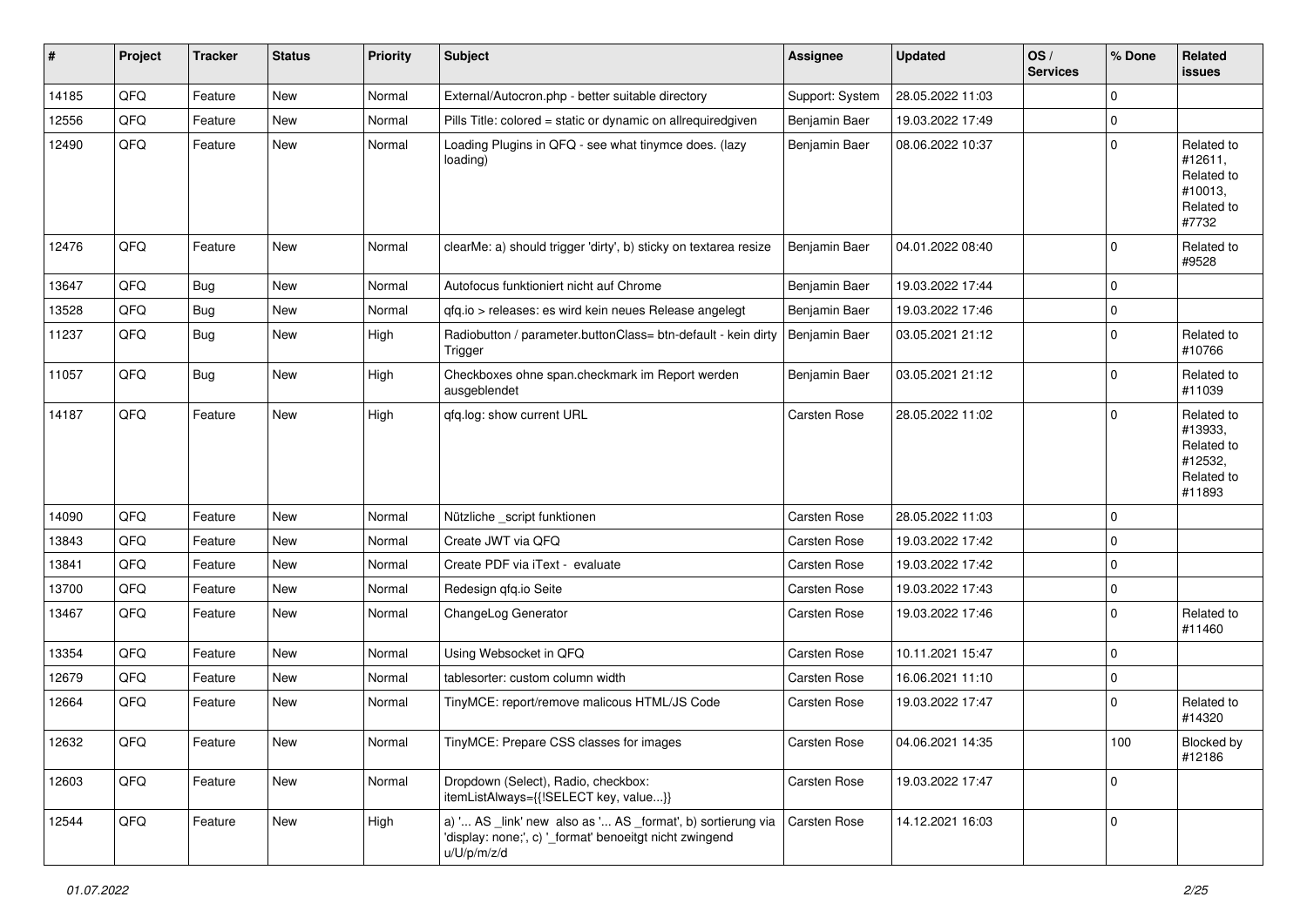| #     | Project | <b>Tracker</b> | <b>Status</b> | <b>Priority</b> | <b>Subject</b>                                                                                                 | <b>Assignee</b>                                        | <b>Updated</b>   | OS/<br><b>Services</b> | % Done   | <b>Related</b><br>issues                      |                      |
|-------|---------|----------------|---------------|-----------------|----------------------------------------------------------------------------------------------------------------|--------------------------------------------------------|------------------|------------------------|----------|-----------------------------------------------|----------------------|
| 12532 | QFQ     | Feature        | <b>New</b>    | High            | SIP-Parameter bei Seitenaufruf in Browser-Console<br>anzeigen                                                  | Carsten Rose                                           | 07.12.2021 17:19 |                        | 0        | Related to<br>#11893.<br>Related to<br>#14187 |                      |
| 12480 | QFQ     | Feature        | <b>New</b>    | Normal          | If QFQ upgrade is running, block further request                                                               | <b>Carsten Rose</b>                                    | 03.05.2021 20:45 |                        | $\Omega$ |                                               |                      |
| 12477 | QFQ     | Feature        | <b>New</b>    | Normal          | Support for refactoring: Form, FormElement, diverse<br>Tabellen/Spalten, tt-content Records                    | Carsten Rose                                           | 03.05.2021 20:45 |                        | $\Omega$ |                                               |                      |
| 12474 | QFQ     | Feature        | <b>New</b>    | Normal          | Check BaseConfigURL if it is given and the the last char is '/'                                                | Carsten Rose                                           | 03.05.2021 20:45 |                        | 0        |                                               |                      |
| 12465 | QFQ     | Feature        | New           | Normal          | QFQ Function: use in FE to fill StoreRecord                                                                    | Carsten Rose                                           | 05.05.2021 21:58 |                        | 0        |                                               |                      |
| 12413 | QFQ     | Feature        | <b>New</b>    | Normal          | STORE TYPO3: enhance for {{be users.email:T}},<br>{{fe users.email:T}}                                         | <b>Carsten Rose</b>                                    | 03.05.2021 20:45 |                        | $\Omega$ | Related to<br>#12412,<br>Related to<br>#10012 |                      |
| 12412 | QFQ     | Feature        | <b>New</b>    | Normal          | Action/Escape qualifier 'e' (empty), '0': if given, an empty<br>string (or '0') will be treated as 'not found' | Carsten Rose                                           | 08.05.2021 09:40 |                        | 0        | Related to<br>#12413,<br>Related to<br>#10012 |                      |
| 12400 | QFQ     | Feature        | <b>New</b>    | Normal          | Tutorial ist in QFQ Doku, Wird in der Suche gefunden, es<br>gibt aber kein Menupunkt - Inhalt ueberpruefen     | <b>Carsten Rose</b>                                    | 03.05.2021 20:45 |                        | 0        |                                               |                      |
| 12330 | QFQ     | Feature        | <b>New</b>    | Normal          | Copy to input field / text area / TinyMCE                                                                      | <b>Carsten Rose</b>                                    | 07.04.2021 09:01 |                        | 0        |                                               |                      |
| 12269 | QFQ     | Feature        | New           | Normal          | 2FA - Login                                                                                                    | Carsten Rose                                           | 03.05.2021 20:45 |                        | 0        |                                               |                      |
| 12186 | QFQ     | Feature        | <b>New</b>    | High            | TinyMCE Config für Objekte                                                                                     | Carsten Rose                                           | 07.12.2021 17:19 |                        | 0        | <b>Blocks</b><br>#12632                       |                      |
| 12163 | QFQ     | Feature        | <b>New</b>    | Normal          | Checkbox: table wrap                                                                                           | Carsten Rose                                           | 03.05.2021 20:51 |                        | 0        |                                               |                      |
| 12162 | QFQ     | Feature        | <b>New</b>    | Normal          | FE.type=sendmail: personalized mailing (several mails) via<br>template                                         | Carsten Rose                                           | 03.05.2021 20:45 |                        | $\Omega$ |                                               |                      |
| 12146 | QFQ     | Feature        | <b>New</b>    | Normal          | Autocron Job: Anzeigen wann der naechste Job ausgefuehrt<br>wird, resp das er nicht ausgefuehrt wird           | Carsten Rose                                           | 15.03.2021 15:23 |                        | 0        |                                               |                      |
| 12119 | QFQ     | Feature        | <b>New</b>    | Normal          | AS paged: error message missing if there ist no 'r' argument.                                                  | Carsten Rose                                           | 03.05.2021 20:51 |                        | 0        |                                               |                      |
| 12109 | QFQ     | Feature        | <b>New</b>    | Normal          | Donwload Link: Plain, SIP, Persistent Link, Peristent SIP -<br>new notation                                    | Carsten Rose                                           | 03.05.2021 20:45 |                        | 0        | Related to<br>#12085                          |                      |
| 12024 | QFQ     | Feature        | <b>New</b>    | Normal          | Excel Export: text columns by default decode<br>htmlspeciachar()                                               | Carsten Rose                                           | 17.02.2021 23:55 |                        | $\Omega$ | Related to<br>#12022                          |                      |
| 12023 | QFQ     | Feature        | <b>New</b>    | Normal          | MySQL Stored Precdure: QDECODESPECIALCHAR()                                                                    | Carsten Rose                                           | 16.02.2021 11:16 |                        | 0        | Related to<br>#12022                          |                      |
| 11955 | QFQ     | Feature        | New           | Normal          | subrecord: new title option to set <th> attributes - e.g. to<br/>customize tablesorter options.</th>           | attributes - e.g. to<br>customize tablesorter options. | Carsten Rose     | 03.05.2021 20:47       |          | 0                                             | Related to<br>#11775 |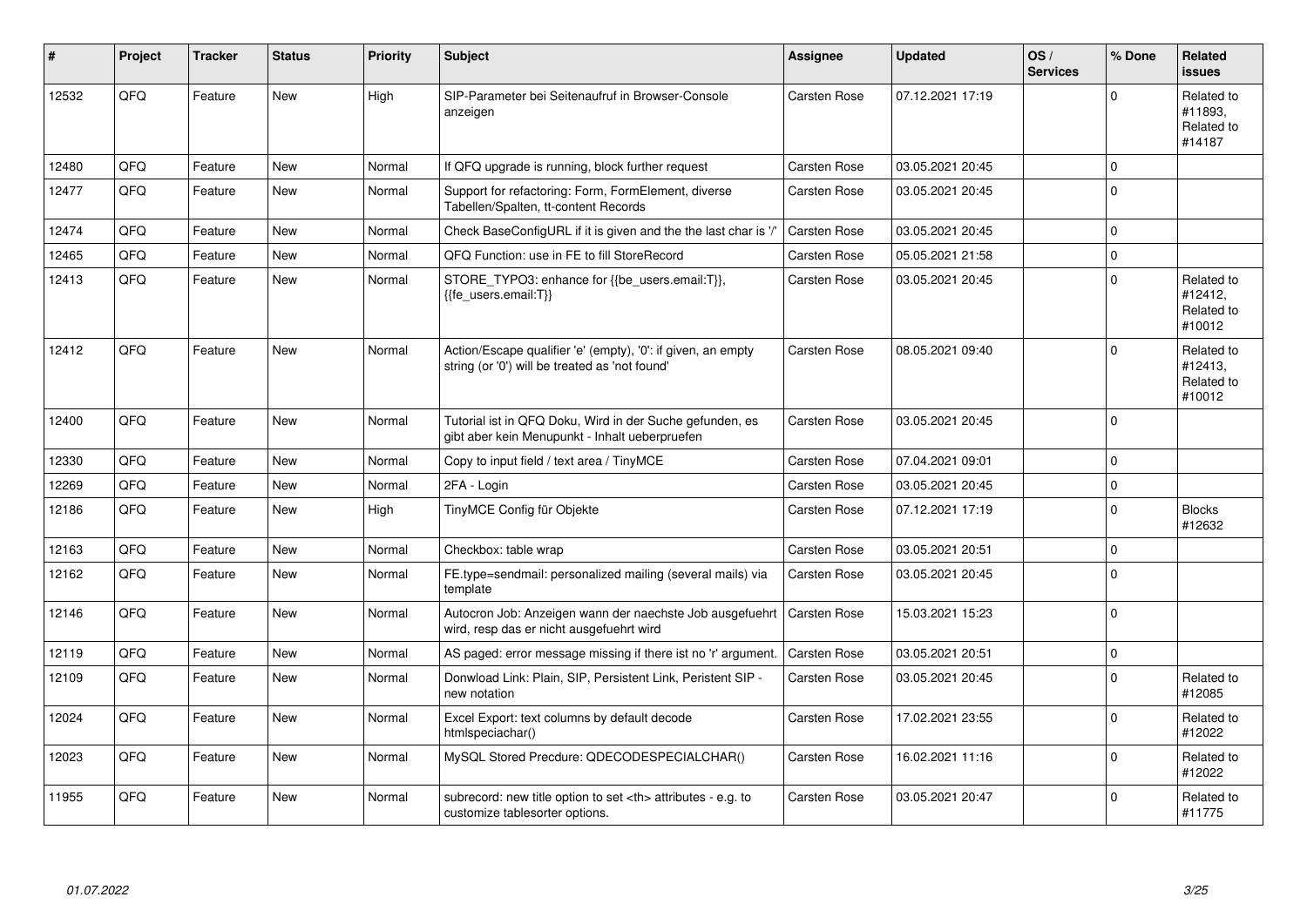| $\#$  | Project | <b>Tracker</b> | <b>Status</b> | <b>Priority</b> | <b>Subject</b>                                                                                                                        | <b>Assignee</b>     | <b>Updated</b>   | OS/<br><b>Services</b> | % Done              | Related<br><b>issues</b>                      |
|-------|---------|----------------|---------------|-----------------|---------------------------------------------------------------------------------------------------------------------------------------|---------------------|------------------|------------------------|---------------------|-----------------------------------------------|
| 11893 | QFQ     | Feature        | <b>New</b>    | High            | Broken SIP: a) only report one time, b) only report in main<br>column                                                                 | Carsten Rose        | 12.05.2021 12:13 |                        | 0                   | Related to<br>#12532,<br>Related to<br>#14187 |
| 11775 | QFQ     | Feature        | <b>New</b>    | Normal          | Subrecord Tooltip pro Feld                                                                                                            | Carsten Rose        | 18.12.2020 15:22 |                        | $\Omega$            | Related to<br>#11955                          |
| 11747 | QFQ     | Feature        | <b>New</b>    | Normal          | Maintenance Page with Redirect                                                                                                        | Carsten Rose        | 03.05.2021 20:47 |                        | $\mathbf 0$         | Related to<br>#11741                          |
| 11702 | QFQ     | Feature        | <b>New</b>    | Normal          | HTML Special Char makes no sense for 'allbut' if '&' is<br>forbidden                                                                  | Carsten Rose        | 07.12.2021 16:35 |                        | $\mathbf 0$         | Related to<br>#5112,<br>Related to<br>#14320  |
| 11523 | QFQ     | Feature        | <b>New</b>    | Normal          | Mit dynamic Update erkennen, ob Upload gemacht wurde                                                                                  | Carsten Rose        | 13.11.2020 15:07 |                        | $\mathbf 0$         | Related to<br>#9533                           |
| 11516 | QFQ     | Feature        | <b>New</b>    | Normal          | Multi Page Form (Previous/Next Buttons)                                                                                               | <b>Carsten Rose</b> | 16.03.2021 17:52 |                        | 0                   |                                               |
| 11504 | QFQ     | Feature        | New           | Normal          | Dynamic Update: Button text update for 'Save',' Close' &<br>'Delete'                                                                  | Carsten Rose        | 12.11.2020 23:44 |                        | $\mathbf 0$         |                                               |
| 11460 | QFQ     | Feature        | <b>New</b>    | Normal          | Easier creation of changelog: gitchangelog                                                                                            | Carsten Rose        | 12.06.2021 10:20 |                        | $\mathbf 0$         | Related to<br>#13467                          |
| 11080 | QFQ     | Feature        | <b>New</b>    | Normal          | Send MQTT messages                                                                                                                    | Carsten Rose        | 29.08.2020 19:49 |                        | $\mathbf 0$         |                                               |
| 10996 | QFQ     | Feature        | New           | Normal          | Download video via sip: no seek                                                                                                       | Carsten Rose        | 12.08.2020 14:18 |                        | 0                   |                                               |
| 10979 | QFQ     | Feature        | New           | Normal          | Ajax Calls an API - dataReport                                                                                                        | Carsten Rose        | 11.05.2022 12:15 |                        | $\mathbf 0$         |                                               |
| 10976 | QFQ     | Feature        | <b>New</b>    | Normal          | Excel Export Verbesserungen                                                                                                           | Carsten Rose        | 06.08.2020 10:56 |                        | 0                   |                                               |
| 10819 | QFQ     | Feature        | New           | Normal          | Persistent SIP - second try                                                                                                           | Carsten Rose        | 29.06.2020 23:02 |                        | $\mathbf 0$         | Related to<br>#6261                           |
| 10714 | QFQ     | Feature        | <b>New</b>    | Normal          | multi Table Form                                                                                                                      | <b>Carsten Rose</b> | 16.03.2021 18:44 |                        | $\mathbf 0$         |                                               |
| 10593 | QFQ     | Feature        | New           | Normal          | label2: text behind input element                                                                                                     | Carsten Rose        | 16.05.2020 10:57 |                        | 0                   |                                               |
| 10119 | QFQ     | Feature        | New           | Normal          | Dropdown (selectlist) & TypeAhead: format and catagorize<br>list                                                                      | Carsten Rose        | 07.05.2020 09:36 |                        | 0                   |                                               |
| 10115 | QFQ     | Feature        | <b>New</b>    | Normal          | TypeAhead: static list                                                                                                                | Carsten Rose        | 26.02.2020 16:42 |                        | 100                 |                                               |
| 10080 | QFQ     | Feature        | New           | Normal          | Popup on 'save' / 'close': configure dialog (answer<br>yes/no/cancle/)                                                                | Carsten Rose        | 28.03.2021 20:52 |                        | $\mathbf 0$         | Is duplicate<br>of #12262                     |
| 10014 | QFQ     | Feature        | New           | Normal          | Manual.rst: describe behaviour and process order of<br>fillStoreVar, slaveId, sqlBefore,                                              | Carsten Rose        | 01.02.2020 22:31 |                        | 0                   |                                               |
| 9983  | QFQ     | Feature        | New           | Normal          | Report Notation: new keyword 'range'                                                                                                  | Carsten Rose        | 01.02.2020 15:55 |                        | $\mathsf{O}\xspace$ |                                               |
| 9927  | QFQ     | Feature        | New           | Normal          | QFQ Update: a) Update nur machen wenn BE User<br>eingeloggt ist., b) Bei Fehler genaue Meldung welcher<br>Updateschritt Probleme hat. | Carsten Rose        | 22.01.2020 12:59 |                        | $\mathbf{0}$        |                                               |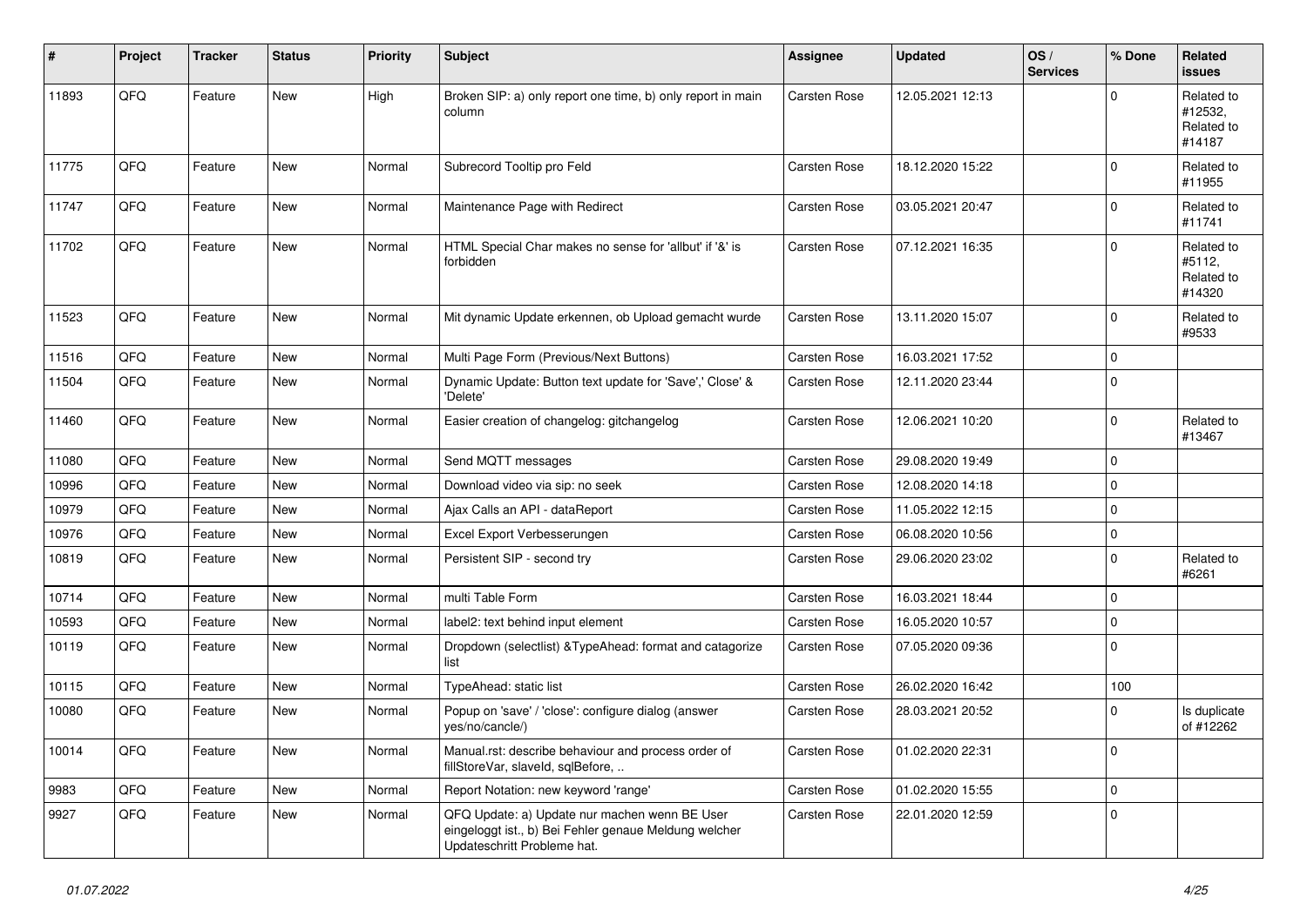| $\sharp$ | Project | <b>Tracker</b> | <b>Status</b> | <b>Priority</b> | <b>Subject</b>                                                                                         | <b>Assignee</b>     | <b>Updated</b>   | OS/<br><b>Services</b> | % Done       | Related<br>issues                                                    |
|----------|---------|----------------|---------------|-----------------|--------------------------------------------------------------------------------------------------------|---------------------|------------------|------------------------|--------------|----------------------------------------------------------------------|
| 9811     | QFQ     | Feature        | <b>New</b>    | Normal          | Report: tag every n'th row                                                                             | <b>Carsten Rose</b> | 01.02.2020 23:22 |                        | $\mathbf 0$  |                                                                      |
| 9781     | QFQ     | Feature        | New           | Normal          | Button: CSS class to make buttons smaller                                                              | Carsten Rose        | 01.02.2020 23:22 |                        | $\mathbf 0$  |                                                                      |
| 9777     | QFQ     | Feature        | New           | Normal          | Logging QFQ Variables                                                                                  | Carsten Rose        | 16.12.2019 17:17 |                        | $\mathbf 0$  |                                                                      |
| 9707     | QFQ     | Feature        | New           | Normal          | SIP security: encode pageld and check pageld on decode                                                 | <b>Carsten Rose</b> | 01.02.2020 23:22 |                        | 0            |                                                                      |
| 9706     | QFQ     | Feature        | New           | Normal          | Multi File Upload (hidden template group)                                                              | Carsten Rose        | 01.02.2020 23:22 |                        | $\mathbf 0$  | Related to<br>#7521,<br>Related to<br>#5562,<br>Related to<br>#13330 |
| 9602     | QFQ     | Feature        | <b>New</b>    | Normal          | Form definition as JSON                                                                                | Carsten Rose        | 01.02.2020 23:21 |                        | 0            | Related to<br>#9600                                                  |
| 9537     | QFQ     | Feature        | New           | Normal          | FormEditor: Edit fieldset in FrontEnd                                                                  | Carsten Rose        | 01.02.2020 23:22 |                        | $\mathbf 0$  |                                                                      |
| 9352     | QFQ     | Feature        | New           | Normal          | FE 'Native' fire slaveld, sqlAfter, sqlIns                                                             | Carsten Rose        | 01.02.2020 23:22 |                        | $\mathbf 0$  |                                                                      |
| 9348     | QFQ     | Feature        | <b>New</b>    | Normal          | defaultThumbnailSize: pre render thumbnails                                                            | Carsten Rose        | 12.06.2021 09:05 |                        | 0            |                                                                      |
| 9221     | QFQ     | Feature        | <b>New</b>    | Normal          | typeAhead: Zeichenlimite ausschalten                                                                   | Carsten Rose        | 29.06.2022 22:36 |                        | $\mathbf 0$  |                                                                      |
| 9208     | QFQ     | Feature        | <b>New</b>    | Normal          | Manage 'recent' records                                                                                | Carsten Rose        | 01.02.2020 23:22 |                        | $\mathbf 0$  |                                                                      |
| 9136     | QFQ     | Feature        | New           | Normal          | Create ZIP files with dynamic PDFs                                                                     | Carsten Rose        | 01.02.2020 23:22 |                        | $\mathbf 0$  |                                                                      |
| 9129     | QFQ     | Feature        | New           | Normal          | sqlValidate: Message as notification, not as error                                                     | Carsten Rose        | 01.02.2020 23:22 |                        | $\mathbf 0$  | Related to<br>#9128                                                  |
| 9128     | QFQ     | Feature        | New           | Normal          | Error Message: not replaced variables- a) replace back to<br>'{{', b) underline                        | Carsten Rose        | 01.02.2020 23:22 |                        | $\Omega$     | Related to<br>#9129                                                  |
| 8975     | QFQ     | Feature        | <b>New</b>    | Normal          | Report Notation: 2.0                                                                                   | Carsten Rose        | 01.02.2020 23:22 |                        | $\Omega$     | Related to<br>#8963                                                  |
| 8962     | QFQ     | Feature        | <b>New</b>    | High            | allow for form fields with identical names                                                             | Carsten Rose        | 03.05.2021 21:14 |                        | 0            |                                                                      |
| 8806     | QFQ     | Feature        | <b>New</b>    | Normal          | SQL Function nl2br                                                                                     | Carsten Rose        | 01.02.2020 23:22 |                        | $\mathbf 0$  |                                                                      |
| 8719     | QFQ     | Feature        | New           | Normal          | extraButtonLock: add support for 0/1                                                                   | Carsten Rose        | 01.02.2020 23:22 |                        | $\mathbf 0$  |                                                                      |
| 8702     | QFQ     | Feature        | New           | Normal          | Load Record which is locked: missing user info                                                         | Carsten Rose        | 11.12.2019 16:16 |                        | $\mathbf 0$  | Related to<br>#9789                                                  |
| 8336     | QFQ     | Feature        | New           | Normal          | Form > modified > Close New: a) Optional disable popup, b)<br>custom text, c) mode on save: closelstay | Carsten Rose        | 01.02.2020 23:22 |                        | $\mathbf 0$  | Related to<br>#8335                                                  |
| 8217     | QFQ     | Feature        | New           | Normal          | if-elseif-else construct                                                                               | Carsten Rose        | 16.03.2021 18:41 |                        | $\mathbf 0$  | Related to<br>#10716                                                 |
| 8187     | QFQ     | Feature        | New           | Normal          | Subrecord: enable/hide new button - make new/edit/delete<br>customizeable.                             | Carsten Rose        | 06.03.2021 18:44 |                        | $\mathbf{0}$ | Related to<br>#11326                                                 |
| 8089     | QFQ     | Feature        | New           | Normal          | Copy/Paste for FormElements                                                                            | Carsten Rose        | 01.02.2020 23:22 |                        | $\mathbf 0$  |                                                                      |
| 7924     | QFQ     | Feature        | New           | Normal          | Radio/Checkbox with Tooltip                                                                            | Carsten Rose        | 01.02.2020 23:22 |                        | $\pmb{0}$    |                                                                      |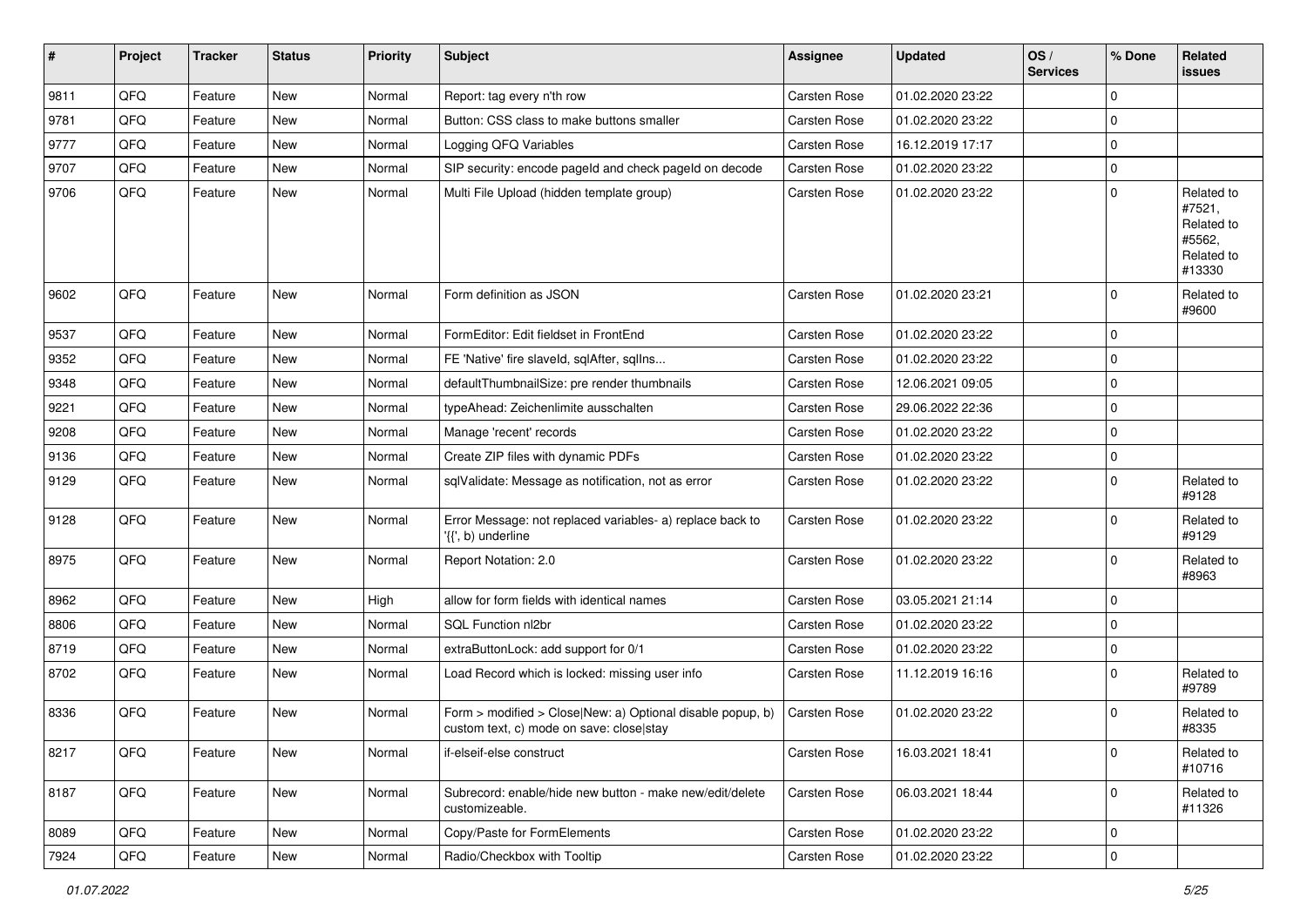| ∦    | Project | <b>Tracker</b> | <b>Status</b> | <b>Priority</b> | Subject                                                                                                                    | Assignee     | <b>Updated</b>   | OS/<br><b>Services</b> | % Done      | Related<br>issues                                  |
|------|---------|----------------|---------------|-----------------|----------------------------------------------------------------------------------------------------------------------------|--------------|------------------|------------------------|-------------|----------------------------------------------------|
| 7920 | QFQ     | Feature        | <b>New</b>    | Normal          | FE: Syntax Highlight, Zeinlenumbruch                                                                                       | Carsten Rose | 01.02.2020 10:03 |                        | $\Omega$    |                                                    |
| 7850 | QFQ     | Feature        | New           | High            | Upload records: non 'pathFileName' column                                                                                  | Carsten Rose | 03.05.2021 21:14 |                        | $\mathbf 0$ |                                                    |
| 7812 | QFQ     | Feature        | New           | Normal          | FE 'Subrecord' - new option 'subrecordShowFilter',<br>'subrecordPaging'                                                    | Carsten Rose | 01.02.2020 23:22 |                        | $\Omega$    |                                                    |
| 7683 | QFQ     | Feature        | <b>New</b>    | Normal          | Special column names in '{{ SELECT  AS _link }}' should<br>be detected                                                     | Carsten Rose | 01.02.2020 23:21 |                        | $\mathbf 0$ |                                                    |
| 7681 | QFQ     | Feature        | <b>New</b>    | Normal          | Optional switch off 'check for modified record'                                                                            | Carsten Rose | 01.02.2020 23:21 |                        | $\mathbf 0$ |                                                    |
| 7660 | QFQ     | Feature        | <b>New</b>    | Normal          | IMAP: import mails to DB, move / delete mails                                                                              | Carsten Rose | 01.02.2020 09:52 |                        | $\mathbf 0$ |                                                    |
| 7521 | QFQ     | Feature        | <b>New</b>    | Normal          | TemplateGroup: fe.type=upload                                                                                              | Carsten Rose | 01.02.2020 23:21 |                        | $\mathbf 0$ | Related to<br>#9706                                |
| 7520 | QFQ     | Feature        | <b>New</b>    | Normal          | QR Code:  AS _qr ( AS _link)                                                                                               | Carsten Rose | 01.02.2020 23:22 |                        | $\Omega$    |                                                    |
| 7519 | QFQ     | Feature        | <b>New</b>    | Normal          | Select: Multi                                                                                                              | Carsten Rose | 01.02.2020 23:22 |                        | $\Omega$    |                                                    |
| 7481 | QFQ     | Feature        | New           | Normal          | Detect 'BaseUrl' automatically                                                                                             | Carsten Rose | 01.02.2020 23:21 |                        | $\mathbf 0$ |                                                    |
| 7480 | QFQ     | Feature        | New           | Normal          | Record History (Undo / Redo)                                                                                               | Carsten Rose | 11.12.2019 16:16 |                        | $\Omega$    | Related to<br>#2361                                |
| 7342 | QFQ     | Feature        | <b>New</b>    | Normal          | add content $=$ hide this                                                                                                  | Carsten Rose | 01.02.2020 23:21 |                        | $\Omega$    |                                                    |
| 7280 | QFQ     | Feature        | New           | Normal          | recently used table                                                                                                        | Carsten Rose | 01.02.2020 23:21 |                        | $\mathbf 0$ |                                                    |
| 7239 | QFQ     | Feature        | <b>New</b>    | Normal          | TinyMCE: html tag whitelist                                                                                                | Carsten Rose | 01.02.2020 23:21 |                        | $\mathbf 0$ | Related to<br>#14320                               |
| 7175 | QFQ     | Feature        | <b>New</b>    | Normal          | Upload: md5 hash as filename                                                                                               | Carsten Rose | 01.02.2020 23:21 |                        | $\Omega$    |                                                    |
| 7119 | QFQ     | Feature        | New           | Normal          | Upload: scaleDownWidth, scaleDownHeight                                                                                    | Carsten Rose | 01.02.2020 23:21 |                        | $\mathbf 0$ |                                                    |
| 7109 | QFQ     | Feature        | New           | Normal          | Dynamic Updates: row/element hide                                                                                          | Carsten Rose | 01.02.2020 23:22 |                        | $\mathbf 0$ | Has duplicate<br>#4081                             |
| 7102 | QFQ     | Feature        | <b>New</b>    | Normal          | Comment sign in report: '#' and '--'                                                                                       | Carsten Rose | 01.02.2020 23:21 |                        | $\Omega$    |                                                    |
| 7099 | QFQ     | Feature        | <b>New</b>    | Normal          | Redesign FormEditor                                                                                                        | Carsten Rose | 01.02.2020 23:21 |                        | $\mathbf 0$ |                                                    |
| 6855 | QFQ     | Feature        | New           | Normal          | With {{feUser:U}}!={{feUser:T}}: Save / Delete: only possible<br>with {{feUserSave:U}}='yes' and '{{feUserDelete:U}}='yes' | Carsten Rose | 01.02.2020 23:21 |                        | $\mathbf 0$ |                                                    |
| 6765 | QFQ     | Feature        | <b>New</b>    | Normal          | Moeglichkeit via QFQ eigene Logs zu schreiben                                                                              | Carsten Rose | 01.02.2020 23:21 |                        | $\mathbf 0$ |                                                    |
| 6723 | QFQ     | Feature        | New           | Normal          | Report QFQ Installation and Version                                                                                        | Carsten Rose | 12.06.2021 09:07 |                        | $\mathbf 0$ |                                                    |
| 6609 | QFG     | Feature        | New           | Normal          | Formlet: JSON API erweitern                                                                                                | Carsten Rose | 01.02.2020 23:21 |                        | $50\,$      |                                                    |
| 6602 | QFQ     | Feature        | New           | Normal          | Formlet: in Report auf Mausklick ein mini-form oeffnen                                                                     | Carsten Rose | 11.12.2019 16:16 |                        | 0           |                                                    |
| 6594 | QFQ     | Feature        | New           | Normal          | Excel: on download, check if there is a valid sip                                                                          | Carsten Rose | 01.02.2020 23:21 |                        | 0           |                                                    |
| 6437 | QFQ     | Feature        | New           | Normal          | Neuer Mode Button bei FormElementen                                                                                        | Carsten Rose | 01.02.2020 23:21 |                        | $\Omega$    | Related to<br>#9668,<br><b>Blocked by</b><br>#9678 |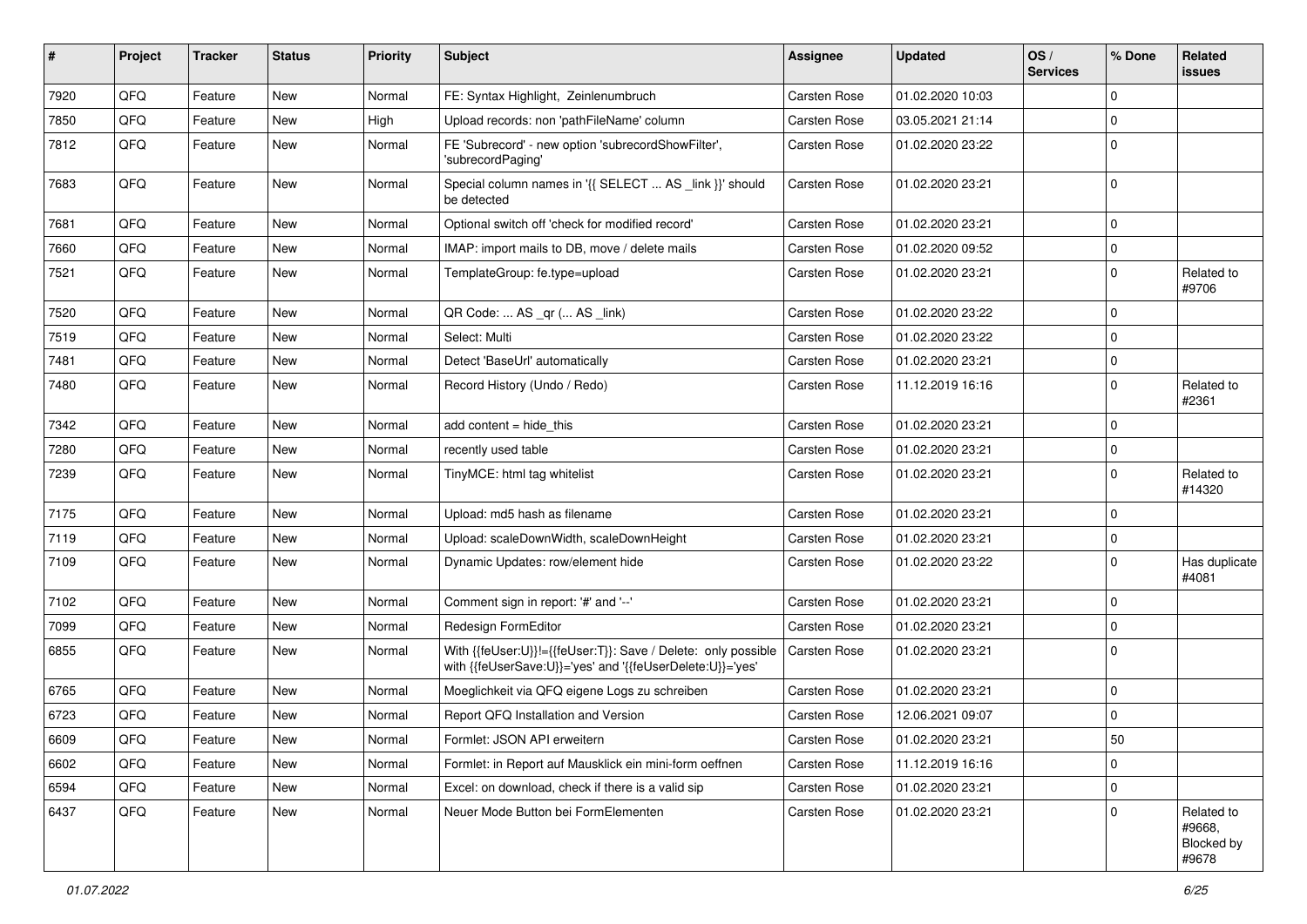| $\vert$ # | Project | <b>Tracker</b> | <b>Status</b> | <b>Priority</b> | <b>Subject</b>                                                                                         | Assignee     | <b>Updated</b>   | OS/<br><b>Services</b> | % Done      | Related<br><b>issues</b>                    |
|-----------|---------|----------------|---------------|-----------------|--------------------------------------------------------------------------------------------------------|--------------|------------------|------------------------|-------------|---------------------------------------------|
| 6292      | QFQ     | Feature        | New           | Normal          | Download: File speichern mit Hash aber original Filename in<br>der Datenbank vermerken fuer Downloads  | Carsten Rose | 01.02.2020 23:21 |                        | 0           |                                             |
| 6289      | QFQ     | Feature        | <b>New</b>    | Normal          | Form: Log                                                                                              | Carsten Rose | 01.02.2020 23:21 |                        | $\mathbf 0$ |                                             |
| 6261      | QFQ     | Feature        | <b>New</b>    | Normal          | Persistent SIP                                                                                         | Carsten Rose | 12.06.2021 09:07 |                        | 0           | Related to<br>#10819                        |
| 5782      | QFQ     | Feature        | <b>New</b>    | Normal          | NextCloud API                                                                                          | Carsten Rose | 01.02.2020 10:02 |                        | 0           |                                             |
| 5715      | QFQ     | Feature        | <b>New</b>    | High            | PDF Caching                                                                                            | Carsten Rose | 03.05.2021 21:14 |                        | 0           | Related to<br>#5851,<br>Related to<br>#6357 |
| 5345      | QFQ     | Feature        | <b>New</b>    | Normal          | Report: UPDATE / INSERT / DELETE statements should<br>trigger subqueries, depending on the result.     | Carsten Rose | 27.05.2020 16:11 |                        | $\Omega$    |                                             |
| 5131      | QFQ     | Feature        | <b>New</b>    | Normal          | Activate Spin Gear ('wait/busy' indicator) via LINK attribute                                          | Carsten Rose | 01.02.2020 23:21 |                        | 0           |                                             |
| 4413      | QFQ     | Feature        | New           | Normal          | fieldset: show/hidden, modeSql, dynamicUpdate                                                          | Carsten Rose | 09.02.2022 15:19 |                        | 0           |                                             |
| 4250      | QFQ     | Feature        | New           | Normal          | AutoCron in QFQ via PHP                                                                                | Carsten Rose | 01.02.2020 23:21 |                        | 0           | Related to<br>#3292.<br>Related to<br>#3291 |
| 4082      | QFQ     | Feature        | <b>New</b>    | Normal          | Dynamic Update: modeSql - useful default                                                               | Carsten Rose | 01.02.2020 23:22 |                        | 0           |                                             |
| 4050      | QFQ     | Feature        | <b>New</b>    | Normal          | sql.log: 1) FormElement ID which causes a specific action,<br>2) Result in the same row.               | Carsten Rose | 15.04.2020 11:35 |                        | 0           | Related to<br>#5458                         |
| 4023      | QFQ     | Feature        | <b>New</b>    | Normal          | prepared statements - FE action: salveld, sqllnsert,<br>sqlUpdate, sqlDelete, sqlBefore, sqlAfter      | Carsten Rose | 11.12.2019 16:15 |                        | 0           |                                             |
| 4018      | QFQ     | Feature        | New           | Normal          | typeahead: long query parameter / answer triggers 'Attack<br>detected' and purges current SIP storage. | Carsten Rose | 29.06.2022 22:46 |                        | 0           | Related to<br>#9077                         |
| 3727      | QFQ     | Feature        | <b>New</b>    | High            | Security: Session Hijacking erschweren                                                                 | Carsten Rose | 03.05.2021 21:14 |                        | 0           |                                             |
| 3504      | QFQ     | Feature        | <b>New</b>    | Normal          | Logging: welche Action FEs werden wann wie ausgefuehrt                                                 | Carsten Rose | 01.02.2020 23:21 |                        | 0           | Related to<br>#5458,<br>Related to<br>#4092 |
| 3432      | QFQ     | Feature        | New           | Normal          | subrecord: dynamicUpdate                                                                               | Carsten Rose | 11.06.2020 21:10 |                        | $\Omega$    | Related to<br>#5691                         |
| 2361      | QFQ     | Feature        | New           | Normal          | Logging wer/wann/wo welches Formular aufgerufen hat                                                    | Carsten Rose | 11.12.2019 16:15 |                        | $\Omega$    | Related to<br>#4432,<br>Related to<br>#7480 |
| 14305     | QFQ     | <b>Bug</b>     | <b>New</b>    | Normal          | Inline Report editing does not create history entries                                                  | Carsten Rose | 10.06.2022 11:55 |                        | 0           |                                             |
| 14304     | QFQ     | <b>Bug</b>     | New           | Normal          | table sorter view safer does not work                                                                  | Carsten Rose | 10.06.2022 11:49 |                        | 0           |                                             |
| 14233     | QFG     | <b>Bug</b>     | New           | Normal          | AS _link: question - HTML is not rendered                                                              | Carsten Rose | 28.05.2022 11:02 |                        | $\mathbf 0$ |                                             |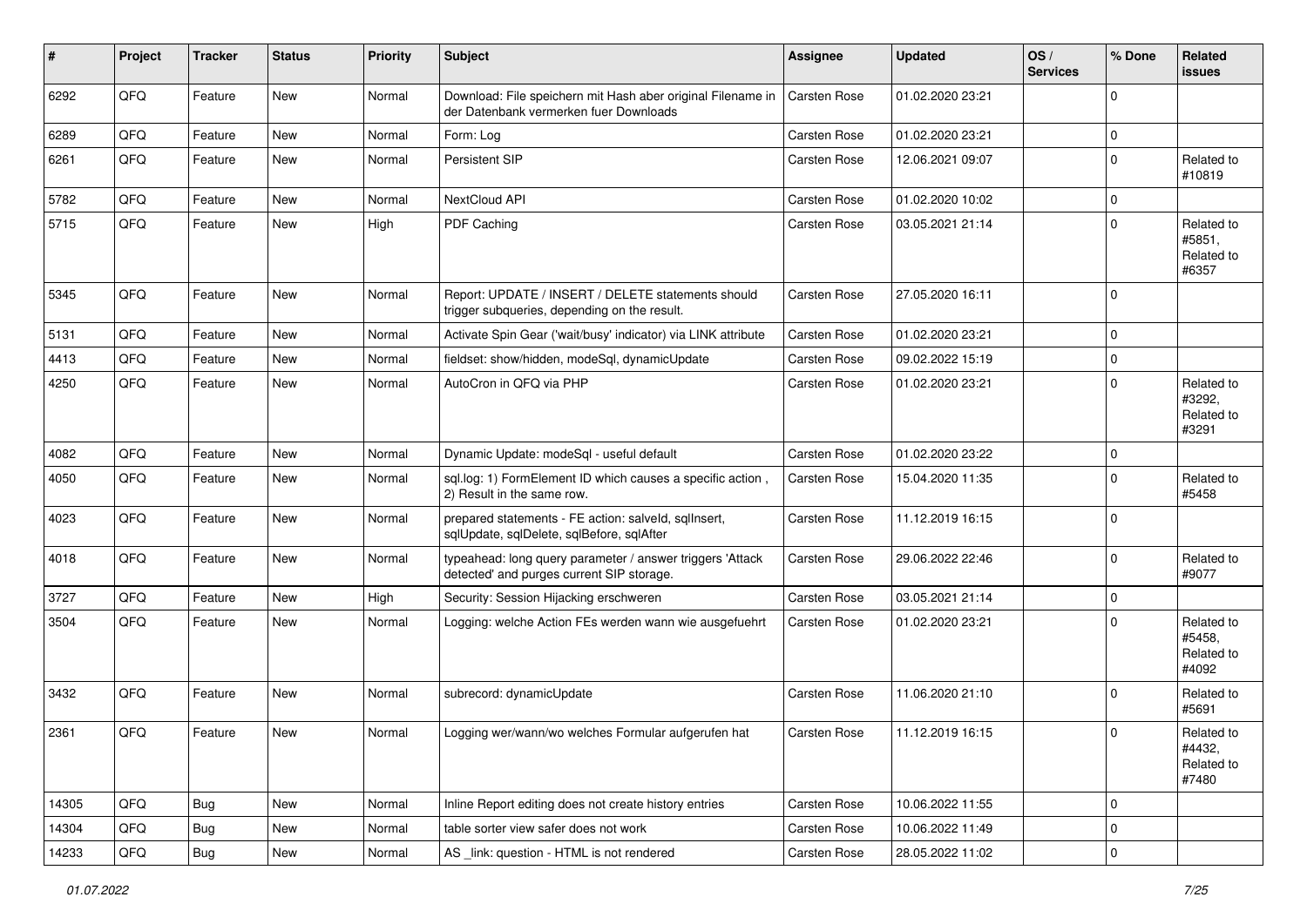| #     | Project | <b>Tracker</b> | <b>Status</b> | <b>Priority</b> | <b>Subject</b>                                                                                                                                      | Assignee            | <b>Updated</b>   | OS/<br><b>Services</b> | % Done   | Related<br><b>issues</b>                    |
|-------|---------|----------------|---------------|-----------------|-----------------------------------------------------------------------------------------------------------------------------------------------------|---------------------|------------------|------------------------|----------|---------------------------------------------|
| 14091 | QFQ     | Bug            | <b>New</b>    | Normal          | inconsistent template path for twig                                                                                                                 | <b>Carsten Rose</b> | 19.04.2022 18:36 |                        | $\Omega$ |                                             |
| 14077 | QFQ     | Bug            | New           | Normal          | As link: Attribute 'class' missing by r:1 and r:3 - but should<br>set                                                                               | Carsten Rose        | 28.05.2022 11:02 |                        | $\Omega$ | Related to<br>#5342.<br>Related to<br>#4343 |
| 13706 | QFQ     | Bug            | New           | Normal          | Wrong CheckType in FieldElement LastStatus of Form Cron                                                                                             | <b>Carsten Rose</b> | 21.01.2022 18:20 |                        | $\Omega$ |                                             |
| 13659 | QFQ     | Bug            | <b>New</b>    | Normal          | wrong sanitize class applied to R-store                                                                                                             | Carsten Rose        | 15.01.2022 14:23 |                        | $\Omega$ |                                             |
| 13592 | QFQ     | Bug            | <b>New</b>    | Normal          | QFQ Build Queue: das vergeben von Tags klappt nicht. Es<br>werden keine Releases gebaut.                                                            | <b>Carsten Rose</b> | 19.03.2022 17:45 |                        | $\Omega$ |                                             |
| 13460 | QFQ     | <b>Bug</b>     | <b>New</b>    | Normal          | Doc: Password set/reset  password should not processed<br>with 'html encode'                                                                        | <b>Carsten Rose</b> | 19.03.2022 17:46 |                        | $\Omega$ |                                             |
| 13451 | QFQ     | <b>Bug</b>     | <b>New</b>    | Normal          | Character Counter / Max Character: Problem in Safari                                                                                                | Carsten Rose        | 15.04.2022 17:18 |                        | $\Omega$ |                                             |
| 13332 | QFQ     | <b>Bug</b>     | <b>New</b>    | Normal          | Multi Form: Required Felder werden visuell nicht markiert.                                                                                          | Carsten Rose        | 19.03.2022 17:47 |                        | $\Omega$ |                                             |
| 13331 | QFQ     | Bug            | <b>New</b>    | Normal          | Multi Form: Clear Icon misplaced                                                                                                                    | <b>Carsten Rose</b> | 19.03.2022 17:47 |                        | $\Omega$ |                                             |
| 12974 | QFQ     | <b>Bug</b>     | <b>New</b>    | High            | Sanitize Queries in Action-Elements                                                                                                                 | <b>Carsten Rose</b> | 07.12.2021 17:19 |                        | $\Omega$ |                                             |
| 12716 | QFQ     | Bug            | <b>New</b>    | Normal          | template group: Pattern only applied to first instance                                                                                              | <b>Carsten Rose</b> | 19.03.2022 17:47 |                        | $\Omega$ |                                             |
| 12714 | QFQ     | Bug            | New           | Normal          | Conversion of GIF to PDF broken when GIF contains Alpha.                                                                                            | Carsten Rose        | 19.03.2022 17:49 |                        | $\Omega$ |                                             |
| 12702 | QFQ     | Bug            | <b>New</b>    | High            | templateGroup: broken in multiDb Setup                                                                                                              | <b>Carsten Rose</b> | 14.12.2021 16:02 |                        | $\Omega$ |                                             |
| 12670 | QFQ     | Bug            | New           | High            | Dropdown-Menu classes können nicht mehr angegeben<br>werden                                                                                         | Carsten Rose        | 07.12.2021 17:19 |                        | $\Omega$ |                                             |
| 12581 | QFQ     | Bug            | <b>New</b>    | Normal          | Form.forward=close: Record 'new' in new browser tab ><br>save (& close) >> Form is not reloaded with new created<br>record id and stays in mode=new | <b>Carsten Rose</b> | 19.03.2022 17:48 |                        | $\Omega$ |                                             |
| 12545 | QFQ     | Bug            | <b>New</b>    | Urgent          | sql.log not created / updated                                                                                                                       | Carsten Rose        | 14.12.2021 16:02 |                        | $\Omega$ |                                             |
| 12520 | QFQ     | <b>Bug</b>     | <b>New</b>    | Normal          | Switch FE User: still active even FE User session expired                                                                                           | <b>Carsten Rose</b> | 19.03.2022 17:48 |                        | $\Omega$ |                                             |
| 12513 | QFQ     | <b>Bug</b>     | <b>New</b>    | High            | Implement server side check of maxlength                                                                                                            | <b>Carsten Rose</b> | 07.12.2021 17:19 |                        | $\Omega$ |                                             |
| 12512 | QFQ     | Bug            | <b>New</b>    | Normal          | Some MySQL Installation can't use 'stored procedures'                                                                                               | Carsten Rose        | 19.03.2022 17:48 |                        | $\Omega$ |                                             |
| 12468 | QFQ     | <b>Bug</b>     | <b>New</b>    | Urgent          | Form: update Form.title after save                                                                                                                  | <b>Carsten Rose</b> | 03.05.2021 21:12 |                        | $\Omega$ |                                             |
| 12327 | QFQ     | <b>Bug</b>     | <b>New</b>    | Normal          | Copy to clipboard: Glyphicon can not be changed                                                                                                     | Carsten Rose        | 27.12.2021 17:59 |                        | $\Omega$ |                                             |
| 12187 | QFQ     | <b>Bug</b>     | <b>New</b>    | Normal          | Trigger FormAsFile() via Report: probably problem with multi<br>DB setup                                                                            | Carsten Rose        | 20.03.2021 21:20 |                        | $\Omega$ |                                             |
| 12133 | OFQ     | <b>Bug</b>     | New           | Normal          | NPM, phpSpreadSheet aktualisieren                                                                                                                   | Carsten Rose        | 15.03.2021 09:04 |                        | $\Omega$ |                                             |
| 12045 | QFQ     | Bug            | <b>New</b>    | Normal          | templateGroup afterSave FE: Aufruf ohne<br>sglHonorFormElements funktioniert nicht                                                                  | <b>Carsten Rose</b> | 18.02.2021 16:33 |                        | $\Omega$ |                                             |
| 12040 | QFQ     | Bug            | <b>New</b>    | Normal          | FE Mode 'hidden' für zwei FEs auf einer Zeile                                                                                                       | <b>Carsten Rose</b> | 18.02.2021 10:13 |                        | 0        |                                             |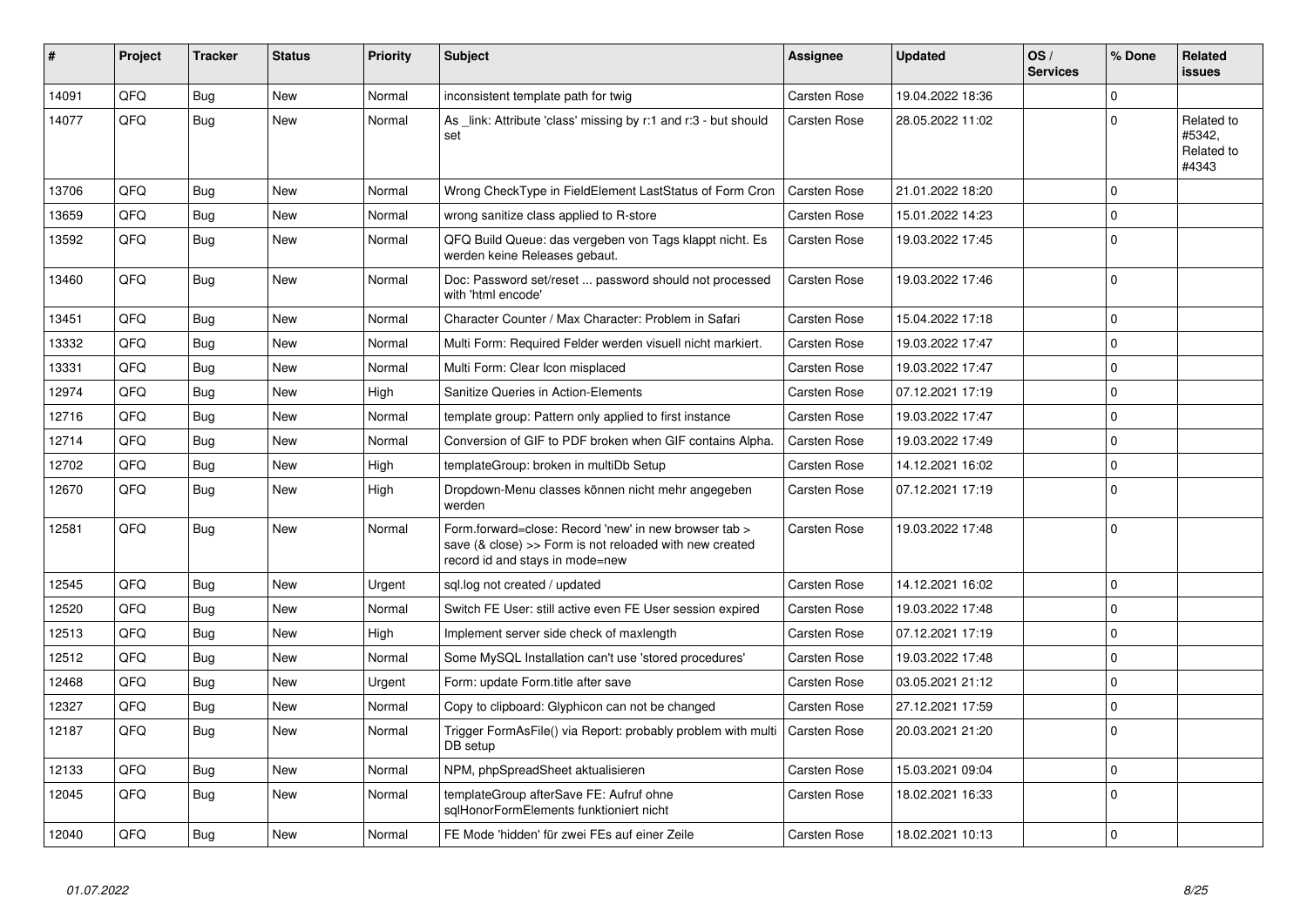| #     | Project | <b>Tracker</b> | <b>Status</b> | <b>Priority</b> | Subject                                                                                 | Assignee     | <b>Updated</b>   | OS/<br><b>Services</b> | % Done      | Related<br>issues                                                    |
|-------|---------|----------------|---------------|-----------------|-----------------------------------------------------------------------------------------|--------------|------------------|------------------------|-------------|----------------------------------------------------------------------|
| 11752 | QFQ     | Bug            | New           | Normal          | checkbox renders multiple input elements with same name                                 | Carsten Rose | 17.12.2020 14:58 |                        | $\mathbf 0$ | Related to<br>#11750                                                 |
| 11695 | QFQ     | <b>Bug</b>     | <b>New</b>    | Normal          | MultiForm required FE Error                                                             | Carsten Rose | 04.12.2020 13:34 |                        | 0           |                                                                      |
| 11668 | QFQ     | <b>Bug</b>     | <b>New</b>    | Normal          | Play function.sql - problem with mysql                                                  | Carsten Rose | 03.05.2021 20:48 |                        | $\mathbf 0$ |                                                                      |
| 11667 | QFQ     | <b>Bug</b>     | New           | Normal          | MySQL mariadb-server-10.3: Incorrect datetime value                                     | Carsten Rose | 03.05.2021 20:48 |                        | 0           |                                                                      |
| 11239 | QFQ     | Bug            | <b>New</b>    | Normal          | Radiobutton (plain): horizontales Rendern abhängig vom<br>Datentyp in der Datenbank     | Carsten Rose | 30.09.2020 18:37 |                        | $\mathbf 0$ |                                                                      |
| 10937 | QFQ     | <b>Bug</b>     | <b>New</b>    | Normal          | Fehler mit abhängigen Select- Feldern beim Positionieren                                | Carsten Rose | 12.11.2020 23:45 |                        | 0           |                                                                      |
| 10704 | QFQ     | <b>Bug</b>     | <b>New</b>    | Normal          | wkhtml problem rendering fullCalendar.js / fabric.js >><br>successor: puppeteer         | Carsten Rose | 12.11.2020 23:45 |                        | 0           | Related to<br>#5024,<br>Related to<br>#4650.<br>Related to<br>#10715 |
| 10658 | QFQ     | <b>Bug</b>     | <b>New</b>    | Normal          | processReadOnly broken                                                                  | Carsten Rose | 27.05.2020 17:55 |                        | $\mathbf 0$ |                                                                      |
| 10640 | QFQ     | <b>Bug</b>     | <b>New</b>    | High            | TypeAhead Tag: FE editierbar trotz readOnly                                             | Carsten Rose | 03.05.2021 21:12 |                        | 0           | Related to<br>#7795                                                  |
| 10588 | QFQ     | <b>Bug</b>     | <b>New</b>    | Normal          | typeahed Tag: Doku anpassen                                                             | Carsten Rose | 12.11.2020 23:45 |                        | $\mathbf 0$ |                                                                      |
| 10508 | QFQ     | <b>Bug</b>     | <b>New</b>    | High            | Multi Form broken on Multi DB Instance                                                  | Carsten Rose | 03.05.2021 21:12 |                        | $\mathbf 0$ |                                                                      |
| 10506 | QFQ     | Bug            | New           | High            | Template Group broken on MultiDB instance                                               | Carsten Rose | 03.05.2021 21:12 |                        | $\mathbf 0$ | Related to<br>#10505                                                 |
| 10322 | QFQ     | Bug            | <b>New</b>    | Normal          | FormElement / Radio: missing column 'enum' >> FE not<br>reported                        | Carsten Rose | 07.05.2020 09:37 |                        | $\mathbf 0$ |                                                                      |
| 10082 | QFQ     | Bug            | New           | Normal          | FE.type=SELECT - 'sanatize' Class                                                       | Carsten Rose | 07.05.2020 09:36 |                        | $\mathbf 0$ | Related to<br>#10081                                                 |
| 10081 | QFQ     | <b>Bug</b>     | New           | High            | Stale record lock after 'forbidden' character                                           | Carsten Rose | 03.05.2021 21:12 |                        | $\Omega$    | Related to<br>#10082,<br>Related to<br>#9789                         |
| 9783  | QFQ     | <b>Bug</b>     | <b>New</b>    | Normal          | Email with special characters                                                           | Carsten Rose | 01.02.2020 23:22 |                        | 0           |                                                                      |
| 9773  | QFQ     | <b>Bug</b>     | <b>New</b>    | Normal          | form.parameter.formModeGlobal=requiredOff                                               | Carsten Rose | 01.02.2020 15:56 |                        | 0           |                                                                      |
| 9533  | QFQ     | <b>Bug</b>     | New           | Normal          | FE.type=upload: Check in 'beforeSave' if upload is given                                | Carsten Rose | 01.02.2020 23:22 |                        | 0           | Related to<br>#11523                                                 |
| 9531  | QFQ     | <b>Bug</b>     | New           | High            | FE File: Dynamic Update / modeSql / required detected even   Carsten Rose<br>it not set |              | 11.06.2021 20:32 |                        | $\mathbf 0$ | Related to<br>#12398                                                 |
| 9347  | QFQ     | <b>Bug</b>     | New           | High            | FE.type=upload with dynamic show/hidden: required not<br>detected                       | Carsten Rose | 12.06.2021 10:40 |                        | $\mathbf 0$ | Related to<br>#5305,<br>Related to<br>#12398                         |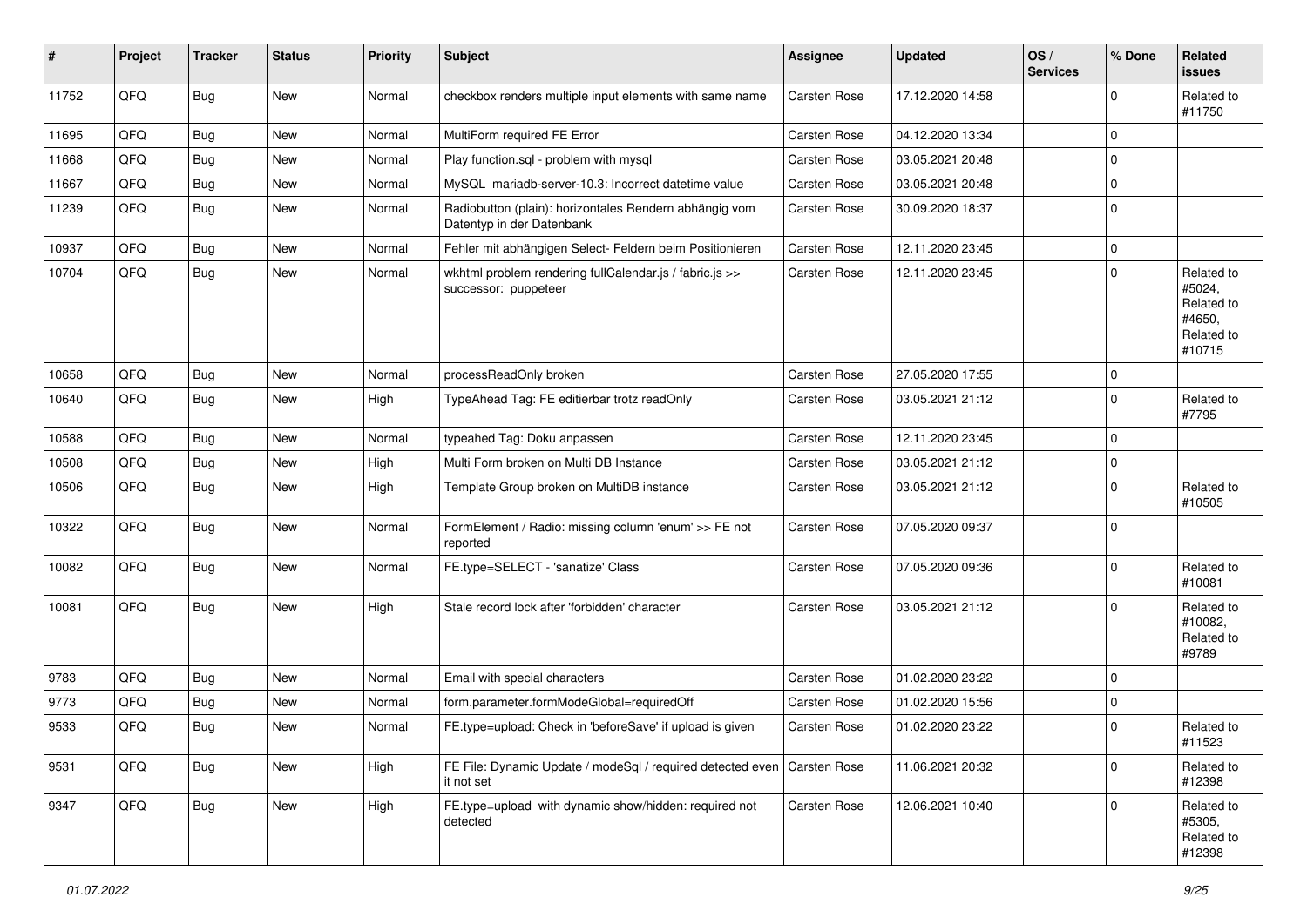| #    | Project | <b>Tracker</b> | <b>Status</b> | <b>Priority</b> | <b>Subject</b>                                                                                        | Assignee            | <b>Updated</b>   | OS/<br><b>Services</b> | % Done      | Related<br>issues      |
|------|---------|----------------|---------------|-----------------|-------------------------------------------------------------------------------------------------------|---------------------|------------------|------------------------|-------------|------------------------|
| 9317 | QFQ     | <b>Bug</b>     | <b>New</b>    | Normal          | FE.type=note: with dynamic show/hidden an empty label<br>causes trouble                               | <b>Carsten Rose</b> | 01.02.2020 23:22 |                        | $\Omega$    |                        |
| 9275 | QFQ     | Bug            | <b>New</b>    | Normal          | autcron: t3 page, which takes to long to respond, is not<br>reported properly                         | Carsten Rose        | 01.02.2020 23:22 |                        | 100         |                        |
| 9177 | QFQ     | <b>Bug</b>     | <b>New</b>    | Normal          | Bug? QFQ tries to save an action FE, which has real<br>existing column name                           | Carsten Rose        | 01.02.2020 23:22 |                        | $\Omega$    |                        |
| 9127 | QFQ     | <b>Bug</b>     | <b>New</b>    | Normal          | Error Message: change 'roll over' color - text not readable                                           | Carsten Rose        | 01.02.2020 23:22 |                        | $\Omega$    |                        |
| 9077 | QFQ     | <b>Bug</b>     | <b>New</b>    | Normal          | typeAheadSql: report broken SQL                                                                       | Carsten Rose        | 29.06.2022 22:35 |                        | $\Omega$    | Related to<br>#4018    |
| 9013 | QFQ     | Bug            | <b>New</b>    | Normal          | Error in Twig template not handled                                                                    | Carsten Rose        | 20.10.2021 13:43 |                        | $\Omega$    |                        |
| 8668 | QFQ     | <b>Bug</b>     | <b>New</b>    | High            | Pill disabled: dyamic mode 'hidden' not respected - FE is still<br>required                           | Carsten Rose        | 03.05.2021 21:14 |                        | $\Omega$    |                        |
| 8431 | QFQ     | <b>Bug</b>     | <b>New</b>    | High            | autocron.php with wrong path                                                                          | <b>Carsten Rose</b> | 03.05.2021 21:14 |                        | $\Omega$    |                        |
| 8083 | QFQ     | Bug            | <b>New</b>    | High            | FormEditor: primary table list does not respect<br>'indexDb={{indexData:Y}}'                          | Carsten Rose        | 03.05.2021 21:14 |                        | $\mathbf 0$ | Has duplicate<br>#6678 |
| 8049 | QFQ     | <b>Bug</b>     | <b>New</b>    | Normal          | FE.type=note, column 'value': text moves some pixel to top<br>after save                              | Carsten Rose        | 01.02.2020 23:22 |                        | $\Omega$    |                        |
| 7899 | QFQ     | <b>Bug</b>     | <b>New</b>    | High            | Fe.type=password / retype / required: always complain<br>about missing value                          | Carsten Rose        | 03.05.2021 21:14 |                        | $\Omega$    |                        |
| 7890 | QFQ     | <b>Bug</b>     | <b>New</b>    | Normal          | FormElement 'required': extraButtonInfo not aligned                                                   | <b>Carsten Rose</b> | 11.06.2021 21:17 |                        | $\Omega$    | Related to<br>#11517   |
| 7795 | QFQ     | <b>Bug</b>     | <b>New</b>    | Normal          | Readonly Form: Typeahead-Felder                                                                       | Carsten Rose        | 01.02.2020 23:22 |                        | $\Omega$    | Related to<br>#10640   |
| 7685 | QFQ     | Bug            | <b>New</b>    | Normal          | Open FormElement from QFQ error message and save<br>modified record: error about missing {{formId:F}} | Carsten Rose        | 01.02.2020 23:22 |                        | $\Omega$    |                        |
| 7650 | QFQ     | <b>Bug</b>     | <b>New</b>    | High            | Optional do not show 'required' sign on FormElement                                                   | Carsten Rose        | 03.05.2021 21:14 |                        | $\Omega$    |                        |
| 7574 | QFQ     | Bug            | <b>New</b>    | Normal          | Substitute error: form element not reported / dont parse<br>Form.note                                 | Carsten Rose        | 01.02.2020 23:21 |                        | $\Omega$    |                        |
| 7547 | QFQ     | <b>Bug</b>     | <b>New</b>    | Normal          | Error Message in afterSave: wrong parameter column<br>reported                                        | <b>Carsten Rose</b> | 01.02.2020 23:22 |                        | 0           |                        |
| 7524 | QFQ     | <b>Bug</b>     | <b>New</b>    | Normal          | QFQ throws a 'General Error' if 'fileadmin/protected/log/' is<br>not writeable                        | Carsten Rose        | 01.02.2020 23:22 |                        | $\Omega$    |                        |
| 7513 | QFQ     | Bug            | <b>New</b>    | Normal          | Radios not correct aligned                                                                            | Carsten Rose        | 01.02.2020 23:22 |                        | $\mathbf 0$ |                        |
| 7512 | QFQ     | Bug            | <b>New</b>    | Normal          | FE: inputType=number >> 'pattern' is not respected                                                    | <b>Carsten Rose</b> | 01.02.2020 23:22 |                        | $\mathbf 0$ |                        |
| 7261 | QFQ     | <b>Bug</b>     | <b>New</b>    | Normal          | Report pathFilename for user without path, only the filename                                          | Carsten Rose        | 01.02.2020 23:21 |                        | $\Omega$    |                        |
| 7219 | QFQ     | <b>Bug</b>     | <b>New</b>    | Normal          | typeSheadSql / typeAheadSqlPrefetch: change to curly<br>braces                                        | Carsten Rose        | 01.02.2020 23:21 |                        | $\Omega$    |                        |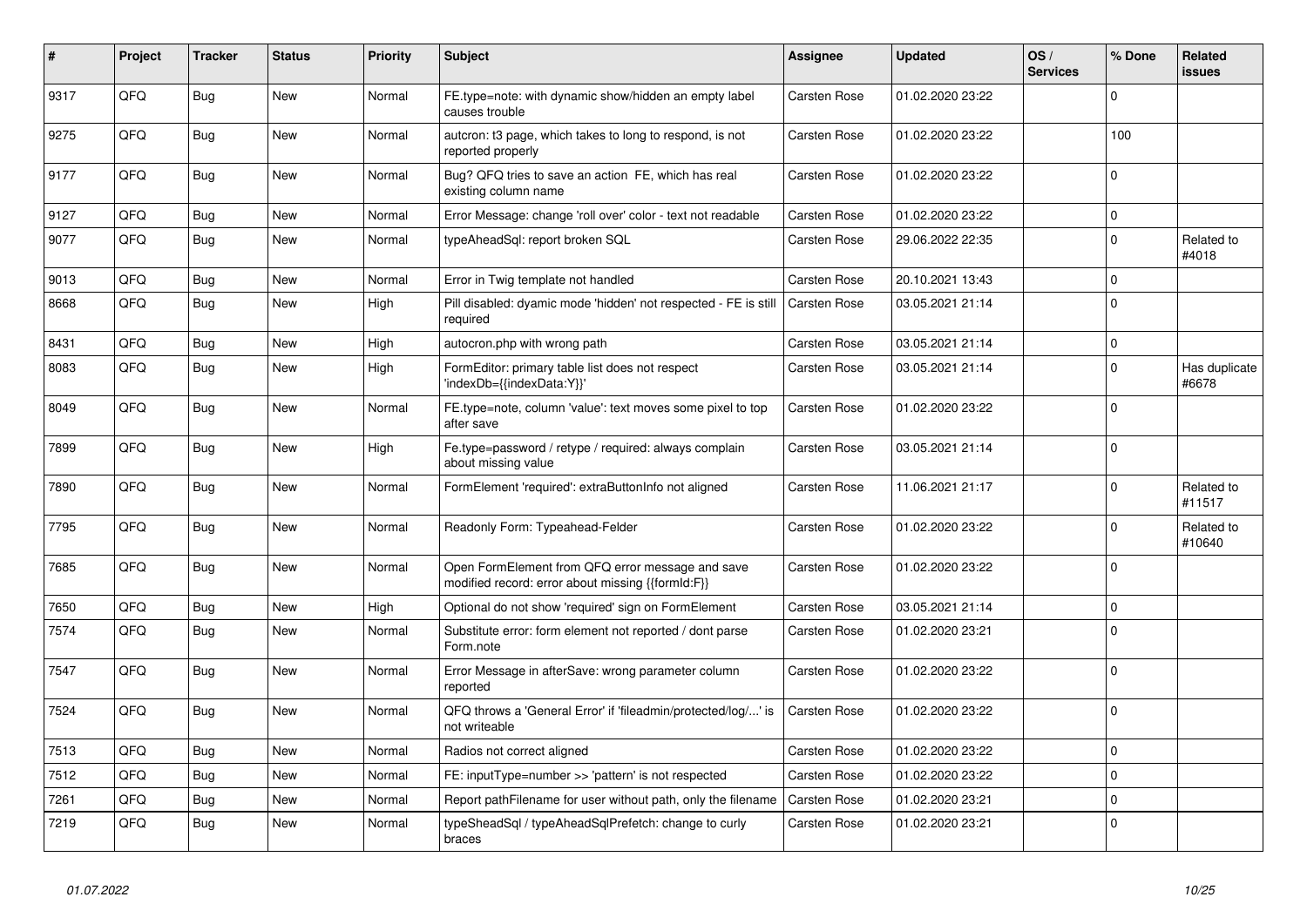| #     | Project | <b>Tracker</b> | <b>Status</b> | <b>Priority</b> | <b>Subject</b>                                                                                                   | Assignee            | <b>Updated</b>   | OS/<br><b>Services</b> | % Done      | Related<br><b>issues</b>                    |
|-------|---------|----------------|---------------|-----------------|------------------------------------------------------------------------------------------------------------------|---------------------|------------------|------------------------|-------------|---------------------------------------------|
| 7014  | QFQ     | <b>Bug</b>     | <b>New</b>    | Normal          | Sending invalid emails succeeds when<br>debug.redirectAllMailTo is set                                           | <b>Carsten Rose</b> | 01.02.2020 23:21 |                        | $\Omega$    |                                             |
| 7002  | QFQ     | <b>Bug</b>     | <b>New</b>    | Normal          | Dynamic Update: row does not disappear / appear                                                                  | Carsten Rose        | 01.02.2020 23:22 |                        | $\mathbf 0$ |                                             |
| 6912  | QFQ     | Bug            | New           | Normal          | error Message Var 'deadline' already set in SIP - in Form<br>with FE.value={{deadline:R:::{{deadlinePeriod:Y}}}} | Carsten Rose        | 01.02.2020 23:21 |                        | $\Omega$    |                                             |
| 6677  | QFQ     | <b>Bug</b>     | <b>New</b>    | Normal          | Error message FE Action Element: no/wrong FE reference<br>who cause the problem.                                 | <b>Carsten Rose</b> | 01.02.2020 23:21 |                        | $\mathbf 0$ |                                             |
| 6483  | QFQ     | <b>Bug</b>     | <b>New</b>    | Normal          | R Store funktioniert nicht bei 'Report Notation' im FE                                                           | <b>Carsten Rose</b> | 01.02.2020 23:21 |                        | $\mathbf 0$ |                                             |
| 6462  | QFQ     | <b>Bug</b>     | <b>New</b>    | Normal          | File Upload: Nutzlose Fehlermeldung wenn Datei zu gross                                                          | Carsten Rose        | 01.02.2020 23:21 |                        | $\mathbf 0$ | Related to<br>#6139                         |
| 5576  | QFQ     | <b>Bug</b>     | <b>New</b>    | Normal          | Using MySQL 'DROP' requires privilege - wich is not really<br>necessary.                                         | Carsten Rose        | 01.02.2020 23:21 |                        | $\Omega$    |                                             |
| 5559  | QFQ     | <b>Bug</b>     | <b>New</b>    | Normal          | FE.type = Upload: 'accept' might contain variables                                                               | <b>Carsten Rose</b> | 11.05.2020 21:23 |                        | $\mathbf 0$ |                                             |
| 5459  | QFQ     | Bug            | <b>New</b>    | High            | Multi DB: spread system tables between 'QFQ' and<br>'Data'-DB                                                    | Carsten Rose        | 03.05.2021 21:14 |                        | $\mathbf 0$ | Related to<br>#4720                         |
| 5305  | QFQ     | Bug            | <b>New</b>    | Normal          | Upload FormElement: nicht disabled by readonly Form                                                              | Carsten Rose        | 16.06.2021 13:43 |                        | $\Omega$    | Related to<br>#9347,<br>Related to<br>#9834 |
| 5221  | QFQ     | Bug            | <b>New</b>    | High            | Download Dialog: Bleibt stehen in FF wenn Datei<br>automatisch gespeichert wird.                                 | <b>Carsten Rose</b> | 03.05.2021 21:14 |                        | $\Omega$    |                                             |
| 4756  | QFQ     | Bug            | <b>New</b>    | Normal          | Form dirty even nothing changes                                                                                  | Carsten Rose        | 11.12.2019 16:16 |                        | $\mathbf 0$ |                                             |
| 3547  | QFQ     | <b>Bug</b>     | <b>New</b>    | Normal          | FE of type 'note' causes writing of empty fields.                                                                | Carsten Rose        | 01.02.2020 23:21 |                        | $\Omega$    |                                             |
| 14376 | QFQ     | Feature        | <b>New</b>    | Normal          | QFQ Bootstrap: if missing, create stored procedures                                                              | Enis Nuredini       | 19.06.2022 16:37 |                        | $\mathbf 0$ |                                             |
| 14227 | QFQ     | Feature        | <b>New</b>    | Normal          | Selenium Konkurrenz: cypress.io                                                                                  | Enis Nuredini       | 28.05.2022 11:02 |                        | $\mathbf 0$ |                                             |
| 14028 | QFQ     | Feature        | <b>New</b>    | Normal          | Required notification: visual nicer                                                                              | Enis Nuredini       | 28.05.2022 11:01 |                        | $\mathbf 0$ |                                             |
| 13945 | QFQ     | Feature        | <b>New</b>    | Normal          | As _link: content before/after link                                                                              | Enis Nuredini       | 28.05.2022 11:01 |                        | $\Omega$    | Related to<br>#12262                        |
| 13757 | QFQ     | Feature        | <b>New</b>    | High            | QR / Bar-Code Plugin                                                                                             | Enis Nuredini       | 19.03.2022 17:43 |                        | $\mathbf 0$ |                                             |
| 11892 | QFQ     | Feature        | <b>New</b>    | Normal          | tablesorter: columns with links are hard to order - new<br>qualifier 'Y: <ord>'</ord>                            | Enis Nuredini       | 23.03.2022 09:22 |                        | $\mathbf 0$ |                                             |
| 10463 | QFQ     | Feature        | <b>New</b>    | Normal          | Report link: expliztes setzen von HTML Tags (Bedarf fuer<br>'data-selenium' & 'id')                              | Enis Nuredini       | 23.03.2022 09:23 |                        | $\Omega$    | Related to<br>#7648                         |
| 3864  | QFQ     | Feature        | <b>New</b>    | Normal          | Encrypt / decrypt field                                                                                          | Enis Nuredini       | 30.06.2022 16:29 |                        | $\mathbf 0$ |                                             |
| 14377 | QFQ     | <b>Bug</b>     | <b>New</b>    | Normal          | Documentation > General Tips: white page after migration                                                         | Enis Nuredini       | 19.06.2022 16:37 |                        | $\mathbf 0$ |                                             |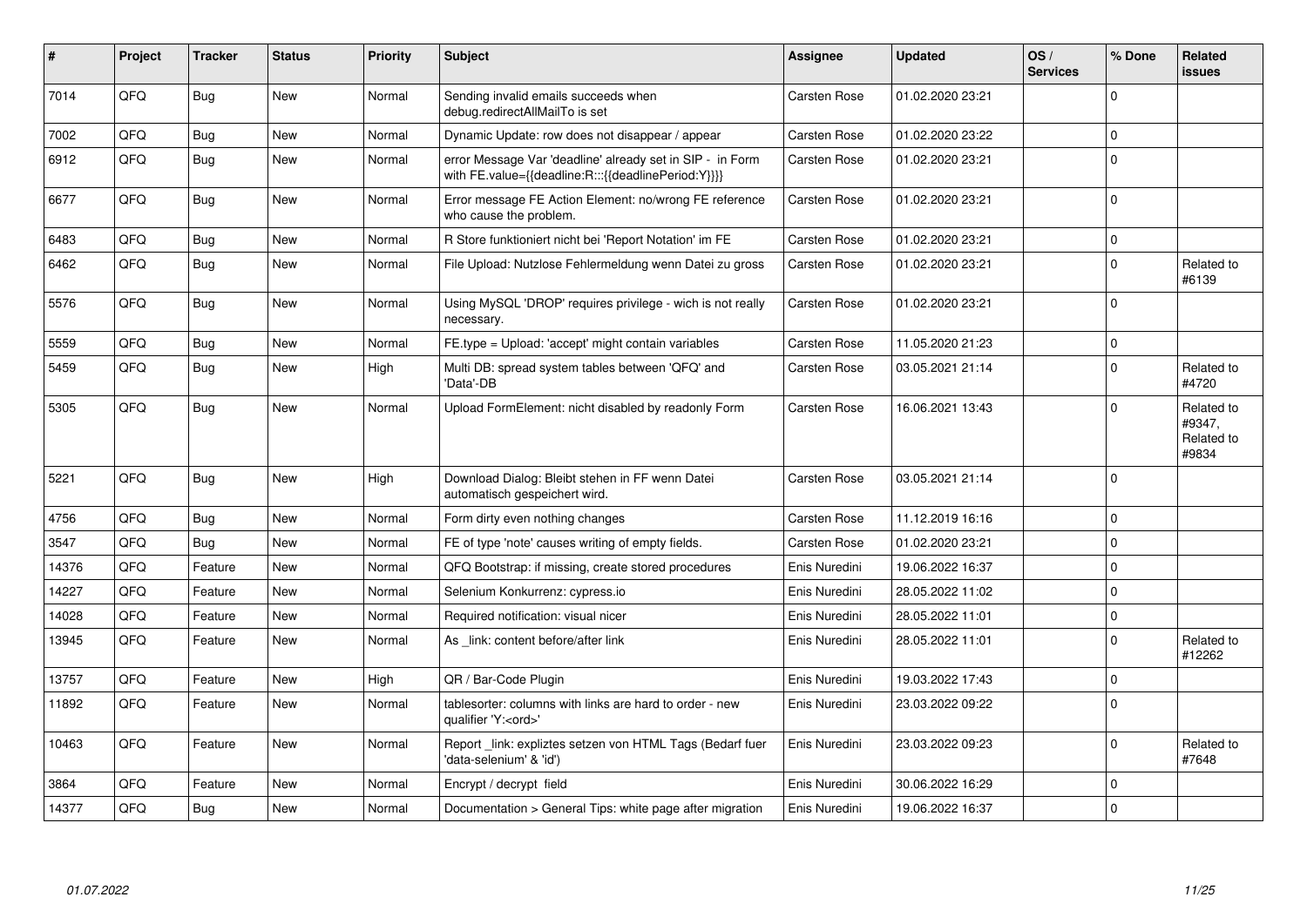| #     | Project | <b>Tracker</b> | <b>Status</b> | <b>Priority</b> | <b>Subject</b>                                                                                      | Assignee               | <b>Updated</b>   | OS/<br><b>Services</b> | % Done      | Related<br>issues                                |
|-------|---------|----------------|---------------|-----------------|-----------------------------------------------------------------------------------------------------|------------------------|------------------|------------------------|-------------|--------------------------------------------------|
| 14322 | QFQ     | <b>Bug</b>     | <b>New</b>    | Normal          | Form Load: by default no scroll (save & close should be<br>visible)                                 | Enis Nuredini          | 15.06.2022 14:12 |                        | $\Omega$    | Related to<br>#14321,<br>Related to<br>#6232     |
| 14245 | QFQ     | Bug            | <b>New</b>    | Normal          | Form Save Btn bleibt disabled wenn Datumsfeld über<br>Datepicker geändert                           | Enis Nuredini          | 27.05.2022 13:45 |                        | $\Omega$    | Related to<br>#13689                             |
| 13716 | QFQ     | <b>Bug</b>     | New           | High            | Firefox ask to store username/password                                                              | Enis Nuredini          | 30.05.2022 09:31 |                        | $\mathbf 0$ | Related to<br>#13827                             |
| 13689 | QFQ     | <b>Bug</b>     | New           | Normal          | Enter auf Eingabefeld mit ungültigem Wert führt zu blurry<br>Seite                                  | Enis Nuredini          | 28.05.2022 10:53 |                        | $\Omega$    | Related to<br>#14245, Has<br>duplicate<br>#11891 |
| 12989 | QFQ     | Bug            | New           | Normal          | empty string does not trigger dynamic update                                                        | Enis Nuredini          | 28.05.2022 11:09 |                        | $\mathbf 0$ |                                                  |
| 12066 | QFQ     | <b>Bug</b>     | New           | High            | enterAsSubmit: Forward wird nicht ausgeführt                                                        | Enis Nuredini          | 29.05.2022 09:23 |                        | 0           |                                                  |
| 8891  | QFQ     | <b>Bug</b>     | <b>New</b>    | High            | formSubmitLog: do not log passwords                                                                 | Enis Nuredini          | 25.03.2022 09:06 |                        | $\mathbf 0$ |                                                  |
| 14395 | QFQ     | Support        | New           | Normal          | FormEditor: Virtual table columns                                                                   | Enis Nuredini          | 21.06.2022 16:09 |                        | $\mathbf 0$ |                                                  |
| 13609 | QFQ     | Feature        | New           | Normal          | QFQ Introduction: Seite aufloesen                                                                   | Philipp<br>Gröbelbauer | 28.05.2022 11:02 |                        | $\mathbf 0$ |                                                  |
| 10003 | QFQ     | Feature        | Priorize      | Normal          | fieldset: stronger visualize group                                                                  | Benjamin Baer          | 12.02.2020 08:13 |                        | 0           |                                                  |
| 9135  | QFQ     | Feature        | Priorize      | Normal          | Progress Bar generic / replace old hourglass download<br>popup                                      | Benjamin Baer          | 03.01.2022 07:43 |                        | $\mathbf 0$ |                                                  |
| 7965  | QFQ     | Feature        | Priorize      | Normal          | Input type 'text' with visual format - currency                                                     | Benjamin Baer          | 03.01.2022 07:45 |                        | 0           |                                                  |
| 7730  | QFQ     | Feature        | Priorize      | Normal          | SELECT Box: title in between                                                                        | Benjamin Baer          | 01.02.2020 23:22 |                        | $\mathbf 0$ |                                                  |
| 6870  | QFQ     | Feature        | Priorize      | Normal          | Click on '_link' triggers an API call                                                               | Benjamin Baer          | 03.01.2022 08:25 |                        | 0           |                                                  |
| 6801  | QFQ     | Feature        | Priorize      | Normal          | Fabric: Maximize / Fulllscreen                                                                      | Benjamin Baer          | 21.03.2022 09:56 |                        | 0           |                                                  |
| 6224  | QFQ     | Feature        | Priorize      | Normal          | Dynamic update: fade in/out fields                                                                  | Benjamin Baer          | 21.03.2022 09:50 |                        | 0           |                                                  |
| 5562  | QFQ     | Feature        | Priorize      | Normal          | Drag'n'Drop fuer Uploads                                                                            | Benjamin Baer          | 21.03.2022 09:52 |                        | $\mathbf 0$ | Related to<br>#9706                              |
| 5366  | QFQ     | Feature        | Priorize      | Normal          | Saving with keyboard shortcuts                                                                      | Benjamin Baer          | 21.03.2022 09:47 |                        | 0           |                                                  |
| 6566  | QFQ     | Bug            | Priorize      | Normal          | Link Function 'delete': provided parameter missing on page<br>reload                                | Benjamin Baer          | 03.01.2022 08:08 |                        | $\mathbf 0$ |                                                  |
| 6140  | QFQ     | Bug            | Priorize      | Normal          | QFQ DnD Sort: Locked fields                                                                         | Benjamin Baer          | 21.03.2022 09:56 |                        | 0           |                                                  |
| 4457  | QFQ     | Bug            | Priorize      | Normal          | typeahead: pressing return to select an item, saves the form<br>and closes the form.                | Benjamin Baer          | 03.01.2022 08:01 |                        | $\mathbf 0$ | Related to<br>#4398                              |
| 2665  | QFQ     | <b>Bug</b>     | Priorize      | Normal          | Dynamic Update funktioniert nicht, wenn beim<br>entsprechenden FormElement eine size angegeben ist. | Benjamin Baer          | 03.01.2022 08:12 |                        | 30          |                                                  |
| 14371 | QFQ     | Feature        | Priorize      | Normal          | LDAP via REPORT                                                                                     | Carsten Rose           | 19.06.2022 16:37 |                        | $\mathbf 0$ |                                                  |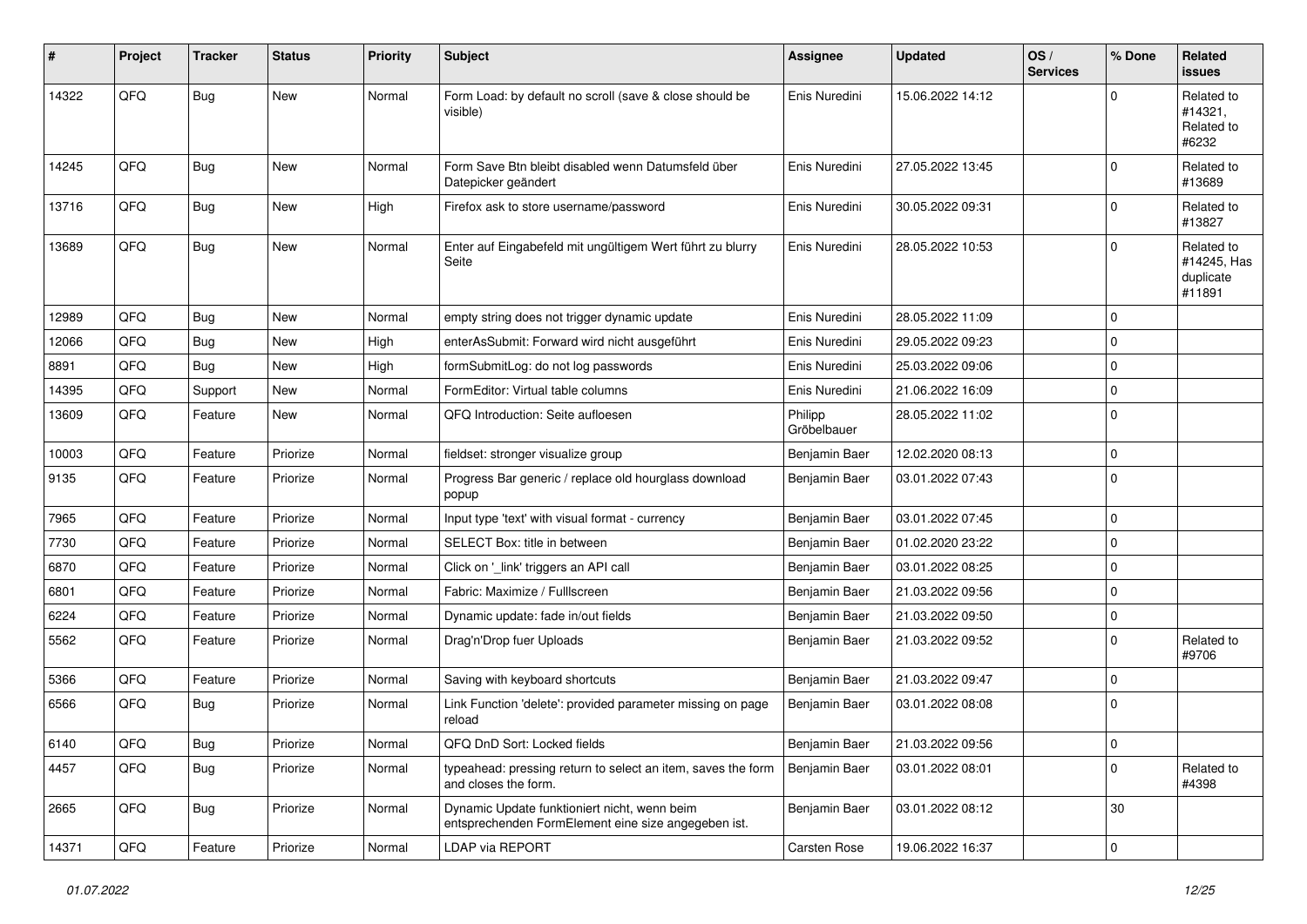| $\sharp$ | Project | <b>Tracker</b> | <b>Status</b> | <b>Priority</b> | <b>Subject</b>                                                                                      | Assignee     | <b>Updated</b>   | OS/<br><b>Services</b> | % Done      | Related<br>issues                                                      |
|----------|---------|----------------|---------------|-----------------|-----------------------------------------------------------------------------------------------------|--------------|------------------|------------------------|-------------|------------------------------------------------------------------------|
| 14290    | QFQ     | Feature        | Priorize      | Normal          | FormEditor: Show Table Definition                                                                   | Carsten Rose | 19.06.2022 16:37 |                        | $\mathbf 0$ |                                                                        |
| 12504    | QFQ     | Feature        | Priorize      | Normal          | sql.log: report fe.id                                                                               | Carsten Rose | 05.05.2021 22:09 |                        | 0           |                                                                        |
| 12503    | QFQ     | Feature        | Priorize      | Normal          | Detect dangerous UPDATE statement with missing WHERE                                                | Carsten Rose | 05.05.2021 22:09 |                        | 0           |                                                                        |
| 12452    | QFQ     | Feature        | Priorize      | Normal          | BaseURL: alsways with '/' at the end                                                                | Carsten Rose | 19.06.2022 13:45 |                        | 0           | Related to<br>#10782                                                   |
| 11320    | QFQ     | Feature        | Priorize      | Normal          | Typo3 Version 10 support                                                                            | Carsten Rose | 05.05.2021 22:09 |                        | 0           |                                                                        |
| 10015    | QFQ     | Feature        | Priorize      | Normal          | Monospace in Textarea                                                                               | Carsten Rose | 03.02.2020 13:40 |                        | 0           |                                                                        |
| 10012    | QFQ     | Feature        | Priorize      | Normal          | redirectAllMailTo: {{beEmail:T}}                                                                    | Carsten Rose | 08.05.2021 09:54 |                        | 0           | Related to<br>#12412,<br>Related to<br>#12413,<br>Related to<br>#10011 |
| 10011    | QFQ     | Feature        | Priorize      | Normal          | Offer new STORE TYPO3 Variable 'beUser', 'beEmail'                                                  | Carsten Rose | 08.05.2021 09:51 |                        | 0           | Related to<br>#10012,<br>Related to<br>#12511                          |
| 10005    | QFQ     | Feature        | Priorize      | Normal          | Report / special column name:  AS _calendar                                                         | Carsten Rose | 03.06.2020 17:28 |                        | 0           |                                                                        |
| 9968     | QFQ     | Feature        | Priorize      | Normal          | Tooltip in Links for Developer                                                                      | Carsten Rose | 01.02.2020 23:17 |                        | 0           |                                                                        |
| 9928     | QFQ     | Feature        | Priorize      | Normal          | SpecialColumnName: a) Deprecated: ' AS "_+tag " ', b)<br>New: ' AS "_ <tag1><tag2>" '</tag2></tag1> | Carsten Rose | 01.02.2020 23:17 |                        | 0           | Related to<br>#9929                                                    |
| 9900     | QFQ     | Feature        | Priorize      | Normal          | Generic API Call: tt-content record >> JSON                                                         | Carsten Rose | 01.02.2020 10:13 |                        | 0           |                                                                        |
| 9668     | QFQ     | Feature        | Priorize      | Normal          | Form.mode: rename 'hidden' to 'hide'                                                                | Carsten Rose | 05.05.2021 22:14 |                        | 0           | Related to<br>#6437                                                    |
| 9394     | QFQ     | Feature        | Priorize      | Normal          | REST: allow for non numerical ids in get requests                                                   | Carsten Rose | 05.05.2021 22:10 |                        | 0           |                                                                        |
| 9346     | QFQ     | Feature        | Priorize      | Normal          | beforeSave: check if an upload is given                                                             | Carsten Rose | 11.06.2021 21:18 |                        | 0           |                                                                        |
| 8963     | QFQ     | Feature        | Priorize      | Normal          | Setting values in a store: flexible way                                                             | Carsten Rose | 05.05.2021 22:10 |                        | 0           | Related to<br>#8975                                                    |
| 8585     | QFQ     | Feature        | Priorize      | Normal          | Enhance Error message for 'unknown form'                                                            | Carsten Rose | 01.02.2020 10:13 |                        | 0           |                                                                        |
| 8584     | QFQ     | Feature        | Priorize      | Normal          | FE 'Action' - never assign to Container (except Template<br>Group)                                  | Carsten Rose | 01.02.2020 10:13 |                        | 0           |                                                                        |
| 8277     | QFQ     | Feature        | Priorize      | Normal          | fe.parameter.default=                                                                               | Carsten Rose | 01.02.2020 23:17 |                        | 0           | Related to<br>#8113                                                    |
| 8204     | QFQ     | Feature        | Priorize      | High            | Position 'required mark'                                                                            | Carsten Rose | 16.06.2021 13:44 |                        | 0           |                                                                        |
| 8082     | QFQ     | Feature        | Priorize      | High            | Contact form without saving record                                                                  | Carsten Rose | 07.12.2021 15:20 |                        | $\pmb{0}$   | Related to<br>#8587,<br><b>Blocks</b><br>#11850                        |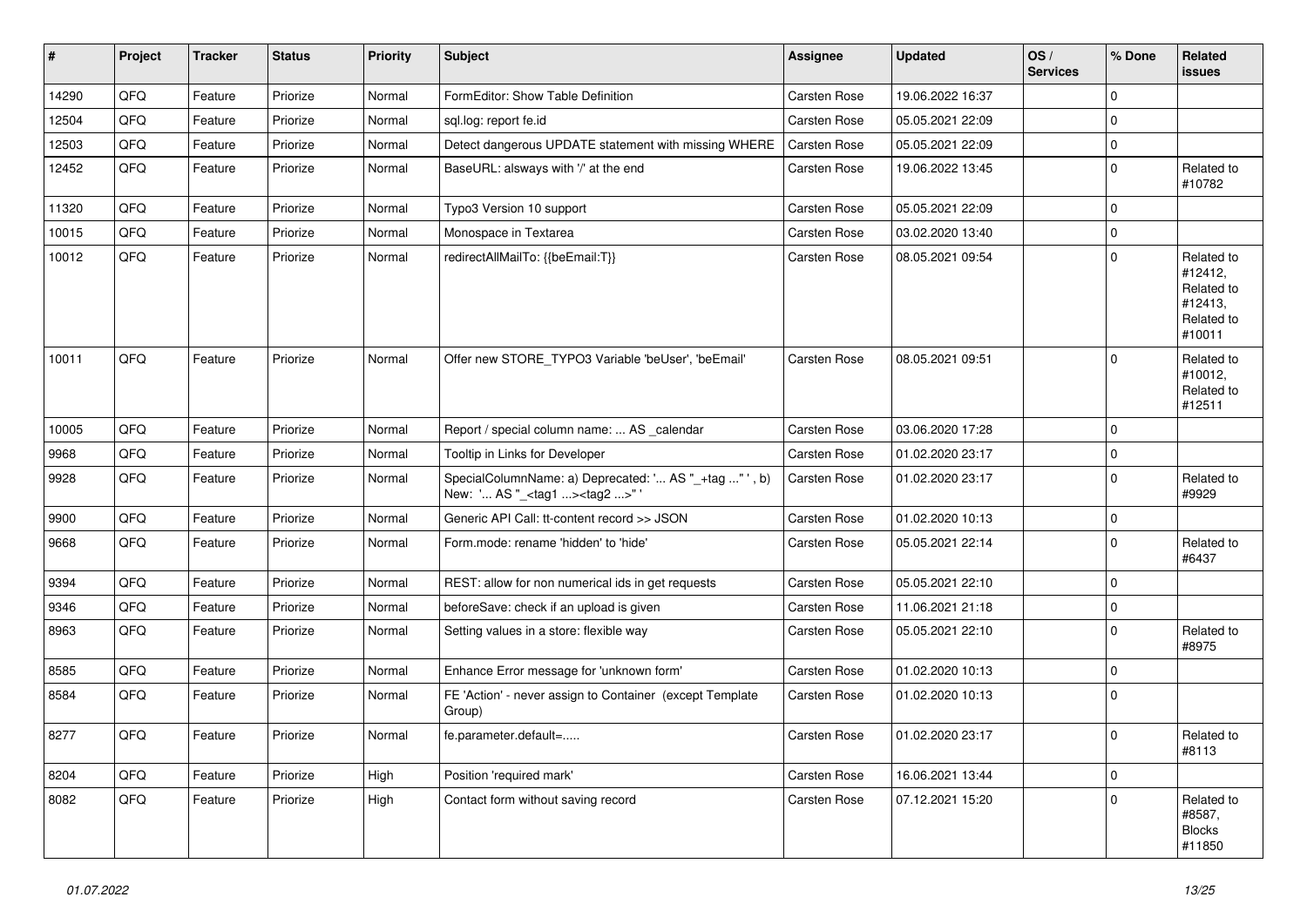| ∦     | Project | <b>Tracker</b> | <b>Status</b> | <b>Priority</b> | <b>Subject</b>                                                                                           | Assignee     | <b>Updated</b>   | OS/<br><b>Services</b> | % Done      | Related<br>issues                                                       |
|-------|---------|----------------|---------------|-----------------|----------------------------------------------------------------------------------------------------------|--------------|------------------|------------------------|-------------|-------------------------------------------------------------------------|
| 8044  | QFQ     | Feature        | Priorize      | Normal          | Transaction: a) Form, b) Report                                                                          | Carsten Rose | 05.05.2021 22:14 |                        | $\Omega$    | Related to<br>#8043                                                     |
| 8034  | QFQ     | Feature        | Priorize      | Normal          | FormElement 'data': 22.22.2222 should not be accepted                                                    | Carsten Rose | 01.02.2020 10:13 |                        | $\Omega$    |                                                                         |
| 7630  | QFQ     | Feature        | Priorize      | Normal          | detailed error message for simple upload                                                                 | Carsten Rose | 01.02.2020 10:13 |                        | $\mathbf 0$ |                                                                         |
| 7522  | QFQ     | Feature        | Priorize      | Normal          | Inserting default index.html to folder (Avoid Apache<br>Indexing)                                        | Carsten Rose | 01.02.2020 10:13 |                        | $\mathbf 0$ |                                                                         |
| 7290  | QFQ     | Feature        | Priorize      | Normal          | FormEditor: title as textarea if LEN(title)>60                                                           | Carsten Rose | 01.02.2020 10:13 |                        | $\mathbf 0$ | Blocked by<br>#7682                                                     |
| 7217  | QFQ     | Feature        | Priorize      | Normal          | Download: notice User if `_sip=?` is missing                                                             | Carsten Rose | 01.02.2020 10:13 |                        | $\mathbf 0$ |                                                                         |
| 6998  | QFQ     | Feature        | Priorize      | Normal          | Form: with debug=on show column information as tooltip of<br>column label                                | Carsten Rose | 01.02.2020 10:13 |                        | $\mathbf 0$ |                                                                         |
| 5942  | QFQ     | Feature        | Priorize      | Normal          | 'L' and 'type': append to links, generate via '_link' by using<br>'u:' .                                 | Carsten Rose | 01.02.2020 10:13 |                        | $\mathbf 0$ |                                                                         |
| 3867  | QFQ     | Feature        | Priorize      | Normal          | Readonly Formular: Template Groups add/delete<br>ausbeldnen                                              | Carsten Rose | 05.05.2021 22:12 |                        | $\mathbf 0$ |                                                                         |
| 14283 | QFQ     | Bug            | Priorize      | Normal          | HEIC / HEIF convert doesn't trigger                                                                      | Carsten Rose | 19.06.2022 16:37 |                        | $\mathbf 0$ |                                                                         |
| 12325 | QFQ     | Bug            | Priorize      | Normal          | MultiDB form.dblndex not working for report syntax                                                       | Carsten Rose | 07.09.2021 13:37 |                        | $\Omega$    | Related to<br>#12145,<br>Related to<br>#12314                           |
| 9975  | QFQ     | Bug            | Priorize      | Normal          | Dropdown Menu: 'r:3' broken                                                                              | Carsten Rose | 01.02.2020 10:13 |                        | $\mathbf 0$ |                                                                         |
| 9958  | QFQ     | Bug            | Priorize      | Normal          | Broken subrecord query: no error message                                                                 | Carsten Rose | 05.02.2021 15:15 |                        | $\mathbf 0$ |                                                                         |
| 9947  | QFQ     | <b>Bug</b>     | Priorize      | Normal          | Unwanted error message if missing 'typeAheadSqlPrefetch'                                                 | Carsten Rose | 01.02.2020 10:13 |                        | $\mathbf 0$ |                                                                         |
| 9862  | QFQ     | Bug            | Priorize      | Normal          | Failed writing to sql mail qfq.log should throw an exception                                             | Carsten Rose | 01.02.2020 10:13 |                        | $\mathbf 0$ |                                                                         |
| 9834  | QFQ     | Bug            | Priorize      | Normal          | Input elements with tag 'disabled' are missing on<br>form-submit: server option 'processReadOnly' broken | Carsten Rose | 07.12.2021 16:43 |                        | $\Omega$    | Related to<br>#9691,<br>Related to<br>#5305, Has<br>duplicate<br>#12331 |
| 9534  | QFQ     | Bug            | Priorize      | Urgent          | FE.type=upload: 'Unknown Mode: ID"                                                                       | Carsten Rose | 03.05.2021 21:14 |                        | $\Omega$    | Related to<br>#9532                                                     |
| 9173  | QFQ     | <b>Bug</b>     | Priorize      | Urgent          | Stale Record Lock: Firefox                                                                               | Carsten Rose | 03.05.2021 21:14 |                        | O           | Related to<br>#9789                                                     |
| 9121  | QFQ     | Bug            | Priorize      | High            | sip links have r and __dbIndexData set                                                                   | Carsten Rose | 12.06.2021 10:41 |                        | $\mathbf 0$ |                                                                         |
| 8037  | QFQ     | <b>Bug</b>     | Priorize      | Normal          | FE.type=upload (advanced mode): {{slaveld:V}} missing<br>during dynamic update                           | Carsten Rose | 01.02.2020 10:13 |                        | $\mathbf 0$ |                                                                         |
| 7656  | QFG     | <b>Bug</b>     | Priorize      | Normal          | FE with required, 'pattern' and 'extraButtonLock': always<br>complain about missing value                | Carsten Rose | 01.02.2020 10:13 |                        | $\mathbf 0$ |                                                                         |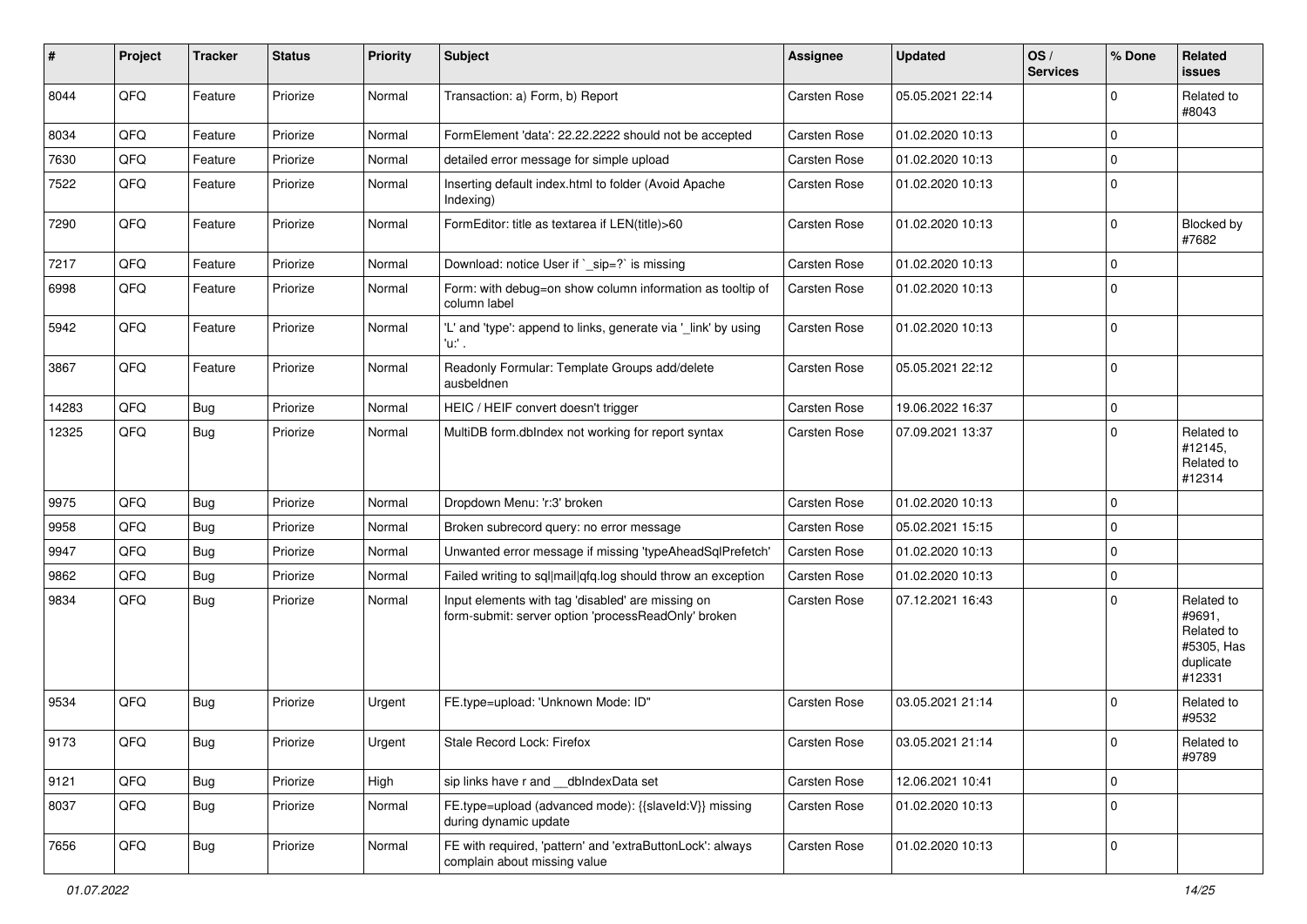| $\vert$ # | Project | <b>Tracker</b> | <b>Status</b> | Priority | Subject                                                                                 | Assignee      | <b>Updated</b>   | OS/<br><b>Services</b> | % Done         | Related<br><b>issues</b>                                                                                                                                              |
|-----------|---------|----------------|---------------|----------|-----------------------------------------------------------------------------------------|---------------|------------------|------------------------|----------------|-----------------------------------------------------------------------------------------------------------------------------------------------------------------------|
| 7616      | QFQ     | <b>Bug</b>     | Priorize      | Normal   | Selectlist with Enum & Dynamic Update                                                   | Carsten Rose  | 01.02.2020 10:13 |                        | 0              |                                                                                                                                                                       |
| 6574      | QFQ     | <b>Bug</b>     | Priorize      | Normal   | qfq.log: Fehlermeldung wurde angezeigt, aber nicht geloggt                              | Carsten Rose  | 01.02.2020 10:13 |                        | $\Omega$       |                                                                                                                                                                       |
| 6116      | QFQ     | <b>Bug</b>     | Priorize      | High     | value of checkbox not saved                                                             | Carsten Rose  | 07.12.2021 17:19 |                        | $\Omega$       |                                                                                                                                                                       |
| 3782      | QFQ     | <b>Bug</b>     | Priorize      | Normal   | Bei fehlerhafter Eingabe (z.B. Datum) sollte das erwartete<br>Format angezeigt werden   | Carsten Rose  | 01.02.2020 10:13 |                        | 0              |                                                                                                                                                                       |
| 13900     | QFQ     | Feature        | Priorize      | Normal   | Selenium: Check das Cookie/PDF funktioniert                                             | Enis Nuredini | 25.03.2022 12:45 |                        | $\pmb{0}$      |                                                                                                                                                                       |
| 10569     | QFQ     | Feature        | Priorize      | Normal   | link_blank more safe                                                                    | Enis Nuredini | 25.03.2022 12:44 |                        | $\mathbf 0$    |                                                                                                                                                                       |
| 13943     | QFQ     | <b>Bug</b>     | Priorize      | Normal   | unable to find formgroup                                                                | Enis Nuredini | 28.05.2022 11:03 |                        | $\mathbf 0$    |                                                                                                                                                                       |
| 7602      | QFQ     | Feature        | ToDo          | High     | Multi Select: with checkboxes                                                           | Benjamin Baer | 22.03.2022 09:07 |                        | $\overline{0}$ |                                                                                                                                                                       |
| 12463     | QFQ     | Bug            | ToDo          | High     | QFQ Function: 'function' and 'sql' on same level - output of<br>sql is shown two times. | Carsten Rose  | 15.12.2021 16:31 |                        | 0              |                                                                                                                                                                       |
| 12395     | QFQ     | <b>Bug</b>     | ToDo          | High     | QFQ Function: Result two times shown                                                    | Carsten Rose  | 18.02.2022 08:59 |                        | 0              |                                                                                                                                                                       |
| 14320     | QFQ     | Feature        | ToDo          | Normal   | Allow specific HTML Tags and Attributes: general, TinyMCE                               | Enis Nuredini | 17.06.2022 10:44 |                        | $\mathbf 0$    | Related to<br>#12664,<br>Related to<br>#12039,<br>Related to<br>#11702,<br>Related to<br>#7239,<br>Related to<br>#3708,<br>Related to<br>#3646,<br>Related to<br>#880 |
| 12262     | QFQ     | Feature        | ToDo          | Normal   | Form buttons on top: more customable                                                    | Enis Nuredini | 17.06.2022 10:44 |                        | $\Omega$       | Related to<br>#13945, Has<br>duplicate<br>#4046, Has<br>duplicate<br>#10080                                                                                           |
| 14303     | QFQ     | Bug            | ToDo          | Normal   | datetime broken with picker                                                             | Enis Nuredini | 17.06.2022 09:02 |                        | $\Omega$       | Related to<br>#12630                                                                                                                                                  |
| 13899     | QFQ     | <b>Bug</b>     | ToDo          | Normal   | Selenium: zum laufen bringen                                                            | Enis Nuredini | 25.03.2022 10:24 |                        | $\mathbf 0$    |                                                                                                                                                                       |
| 4194      | QFQ     | Feature        | In Progress   | Normal   | Bootstrap 4 ist jetzt offiziel                                                          |               | 03.05.2021 20:47 |                        | 0              | Related to<br>#10114                                                                                                                                                  |
| 13330     | QFQ     | Feature        | In Progress   | Normal   | Multi Form: Upload                                                                      | Carsten Rose  | 07.11.2021 12:40 |                        | 50             | Related to<br>#9706                                                                                                                                                   |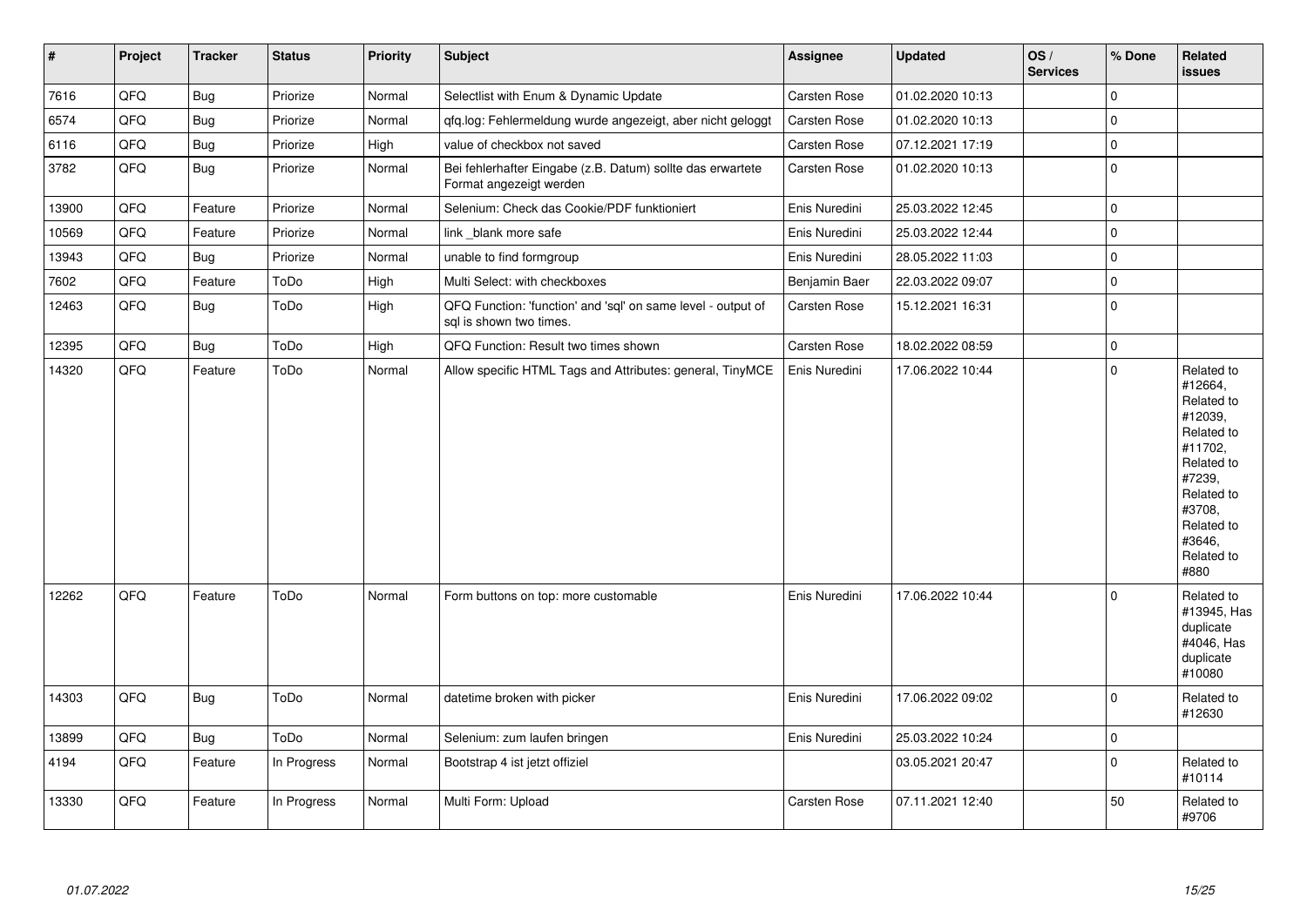| #     | Project | <b>Tracker</b> | <b>Status</b> | Priority | <b>Subject</b>                                   | Assignee            | <b>Updated</b>   | OS/<br><b>Services</b> | % Done         | <b>Related</b><br><b>issues</b>                                                                                                |
|-------|---------|----------------|---------------|----------|--------------------------------------------------|---------------------|------------------|------------------------|----------------|--------------------------------------------------------------------------------------------------------------------------------|
| 12440 | QFQ     | Feature        | In Progress   | Normal   | Typo3 V10 upgrade (durchfuehren und testen)      | Carsten Rose        | 21.03.2022 09:53 |                        | 50             | Related to<br>#12357,<br>Related to<br>#12067,<br>Related to<br>#10661                                                         |
| 12439 | QFQ     | Feature        | In Progress   | Normal   | TinyMCE Paste from Word & Character Count/Limit  | Carsten Rose        | 05.05.2021 22:15 |                        | $\Omega$       |                                                                                                                                |
| 11980 | QFQ     | Feature        | In Progress   | Normal   | protected verzeichnis MUSS geschützt werden      | Carsten Rose        | 07.09.2021 13:30 |                        | $\Omega$       |                                                                                                                                |
| 11076 | QFQ     | Feature        | In Progress   | Normal   | SELECT  AS _websocket                            | <b>Carsten Rose</b> | 30.08.2020 17:49 |                        | $\overline{0}$ |                                                                                                                                |
| 10793 | QFQ     | Feature        | In Progress   | Normal   | <b>Update NPM Packages</b>                       | Carsten Rose        | 07.09.2021 13:25 |                        | 30             |                                                                                                                                |
| 10443 | QFQ     | Feature        | In Progress   | Normal   | Konzept_api / _live                              | Carsten Rose        | 07.05.2020 09:39 |                        | $\mathbf 0$    |                                                                                                                                |
| 9517  | QFQ     | Feature        | In Progress   | High     | Input multiple tags with typeahead               | Carsten Rose        | 03.05.2021 21:14 |                        | 40             | Related to<br>#10150                                                                                                           |
| 6250  | QFQ     | Feature        | In Progress   | Normal   | Enhance layout: a) Subrecord, b) Subrecord-Title | Carsten Rose        | 01.02.2020 23:22 |                        | $\Omega$       | Related to<br>#5391                                                                                                            |
| 5695  | QFQ     | Feature        | In Progress   | Normal   | Multiform                                        | Carsten Rose        | 02.01.2021 18:38 |                        | $\Omega$       |                                                                                                                                |
| 14323 | QFQ     | Bug            | In Progress   | Normal   | Report: render=both single - no impact           | Carsten Rose        | 19.06.2022 18:31 |                        | $\mathbf 0$    |                                                                                                                                |
| 14175 | QFQ     | <b>Bug</b>     | In Progress   | Normal   | Opening a form with no QFQ Session cookie fails  | Carsten Rose        | 03.06.2022 10:40 |                        | $\mathbf 0$    |                                                                                                                                |
| 11517 | QFQ     | <b>Bug</b>     | In Progress   | Normal   | extraButtonInfo Broken for multiple FormElements | Carsten Rose        | 12.05.2022 13:12 |                        | $\Omega$       | Related to<br>#7890,<br>Related to<br>#3811, Has<br>duplicate<br>#10905, Has<br>duplicate<br>#10553, Has<br>duplicate<br>#6779 |
| 10661 | QFQ     | <b>Bug</b>     | In Progress   | Normal   | Typo3 Warnungen                                  | Carsten Rose        | 07.09.2021 13:23 |                        | $\Omega$       | Related to<br>#12440                                                                                                           |
| 9789  | QFQ     | Bug            | In Progress   | High     | Record Lock: release to early on 'leave page'    | <b>Carsten Rose</b> | 10.01.2022 09:25 |                        | 100            | Related to<br>#10081,<br>Related to<br>#9173,<br>Related to<br>#8702                                                           |
| 9691  | QFQ     | <b>Bug</b>     | In Progress   | Normal   | Checkbox: dynamic update > readonly              | Carsten Rose        | 01.02.2020 23:22 |                        | 50             | Related to<br>#9834                                                                                                            |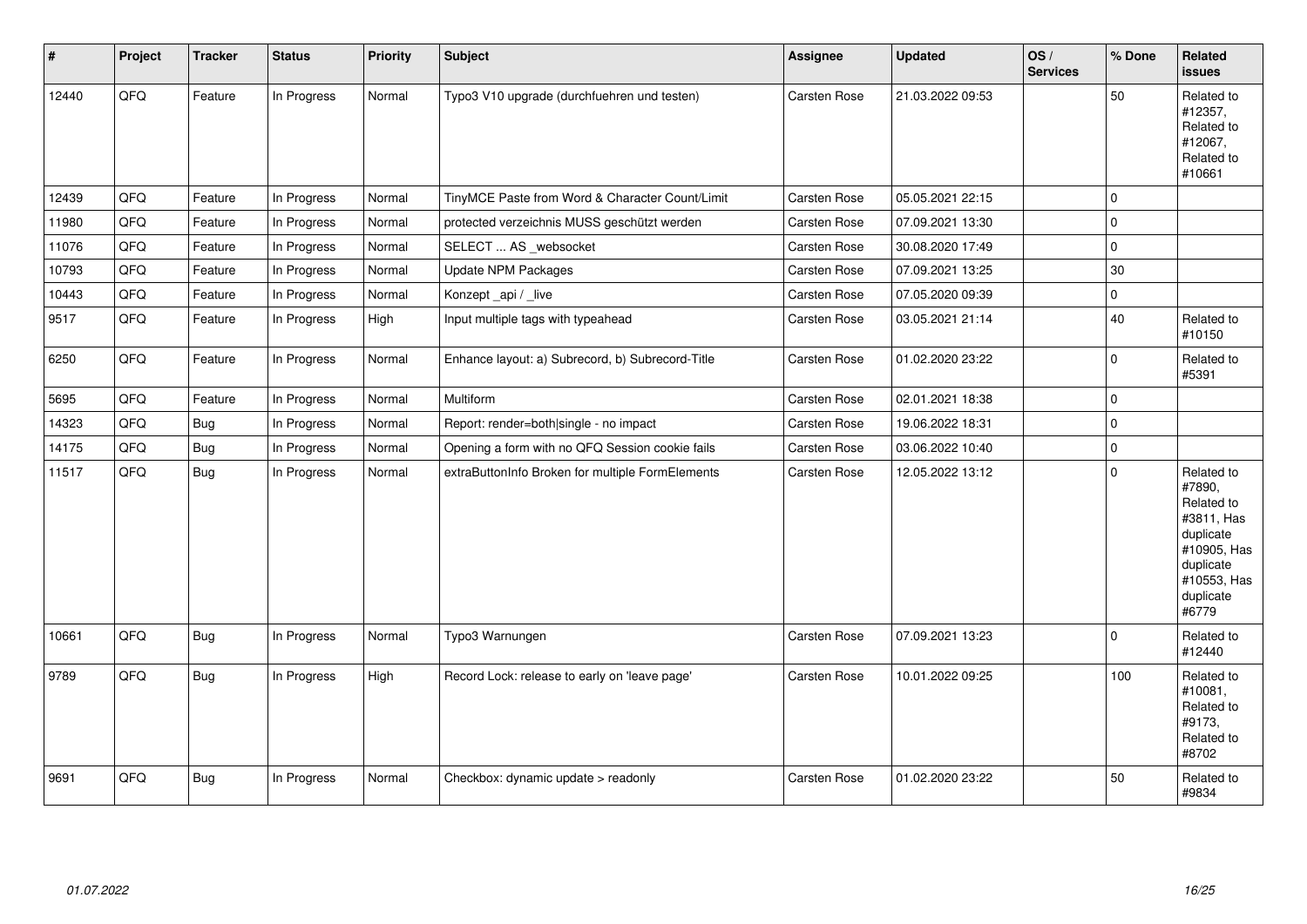| #     | Project | <b>Tracker</b> | <b>Status</b>              | <b>Priority</b> | <b>Subject</b>                                                                       | Assignee          | <b>Updated</b>   | OS/<br><b>Services</b> | % Done      | Related<br><b>issues</b>                                               |
|-------|---------|----------------|----------------------------|-----------------|--------------------------------------------------------------------------------------|-------------------|------------------|------------------------|-------------|------------------------------------------------------------------------|
| 12630 | QFQ     | Feature        | In Progress                | Normal          | Input: date[time]: min / max values                                                  | Enis Nuredini     | 20.06.2022 18:31 |                        | $\Omega$    | Related to<br>#10096,<br>Related to<br>#14302,<br>Related to<br>#14303 |
| 12508 | QFQ     | Bug            | In Progress                | High            | qfq Form: sendMail                                                                   | Karin Niffeler    | 19.03.2022 17:48 |                        | $\mathbf 0$ |                                                                        |
| 13566 | QFQ     | Feature        | Ready to sync<br>(develop) | Normal          | Delete config-example.qfq.php file                                                   | Carsten Rose      | 23.12.2021 09:25 |                        | $\mathbf 0$ |                                                                        |
| 9548  | QFQ     | Feature        | Feedback                   | High            | FormElement: Pattern mismatch - optional report only on<br>focus lost                | Benjamin Baer     | 03.05.2021 21:14 |                        | $\mathbf 0$ |                                                                        |
| 9898  | QFQ     | <b>Bug</b>     | Feedback                   | Normal          | Formular trotz Timeout gespeichert                                                   | Benjamin Baer     | 01.02.2020 15:56 |                        | $\mathbf 0$ |                                                                        |
| 9535  | QFQ     | Bug            | Feedback                   | Normal          | Report:  AS '_vertical' - column to wide - vertical >> rot45,<br>rot <sub>90</sub>   | Benjamin Baer     | 01.02.2020 15:56 |                        | $\mathbf 0$ |                                                                        |
| 12584 | QFQ     | Feature        | Feedback                   | Normal          | T3 v10 migration script: replace alias-patterns (v11)                                | Carsten Rose      | 28.05.2022 11:12 |                        | 100         |                                                                        |
| 5894  | QFQ     | Feature        | Feedback                   | Normal          | Typeahead in Report: show/hide rows dynamically                                      | Carsten Rose      | 18.02.2022 08:50 |                        | 0           | Related to<br>#5893,<br>Related to<br>#5885                            |
| 12546 | QFQ     | Bug            | Feedback                   | Normal          | Branch 'Development' - Unit Tests mit dirty workaround<br>angepasst                  | Carsten Rose      | 19.03.2022 17:48 |                        | $\Omega$    |                                                                        |
| 11347 | QFQ     | Bug            | Feedback                   | Normal          | If Bedingungen funktionieren nicht korrekt                                           | Christoph Fuchs   | 21.03.2021 20:37 |                        | $\mathbf 0$ |                                                                        |
| 13572 | QFQ     | Feature        | Feedback                   | Normal          | Form Load: misleading error message on trying to load non<br>existent primary record | Enis Nuredini     | 16.05.2022 23:16 |                        | 100         |                                                                        |
| 10782 | QFQ     | Feature        | Feedback                   | Normal          | Tiny MCE: Image Upload                                                               | Enis Nuredini     | 16.05.2022 23:16 |                        | $\mathbf 0$ | Related to<br>#12452                                                   |
| 9052  | QFQ     | Feature        | Feedback                   | High            | Report: CodeMirror with SQL Syntax Highlight in FE                                   | Enis Nuredini     | 08.06.2022 10:25 |                        | $\mathbf 0$ |                                                                        |
| 13767 | QFQ     | Bug            | Feedback                   | Normal          | date/time-picker: required shows up/down button orange                               | Enis Nuredini     | 16.05.2022 23:16 |                        | $\mathbf 0$ |                                                                        |
| 11630 | QFQ     | Bug            | Feedback                   | High            | Bitte check ob CALL() in 20.11.0 noch so funktioniert wie in<br>20.4.1               | Enis Nuredini     | 28.05.2022 13:45 |                        | $\mathbf 0$ | Related to<br>#11325                                                   |
| 10124 | QFQ     | Feature        | Feedback                   | Normal          | qfq AAI-Login                                                                        | Karin Niffeler    | 07.05.2020 09:36 |                        | $\mathbf 0$ |                                                                        |
| 8316  | QFQ     | Bug            | Feedback                   | Normal          | Documentation/Behaviour for Nested Queries and<br>Record-Store confusing             | Nicola Chiapolini | 20.11.2019 09:14 |                        | 0           |                                                                        |
| 10738 | QFQ     | Feature        | Some day<br>maybe          | Normal          | CORS headers for external API requests                                               |                   | 10.06.2020 14:00 |                        | $\pmb{0}$   |                                                                        |
| 8056  | QFQ     | Feature        | Some day<br>maybe          | Normal          | Termin Organisation (Reservation)                                                    |                   | 01.02.2020 23:19 |                        | $\mathbf 0$ | Related to<br>#8658                                                    |
| 7921  | QFQ     | Feature        | Some day<br>maybe          | Normal          | Rest API Export: URL kuerzer machen                                                  |                   | 01.02.2020 23:19 |                        | 0           |                                                                        |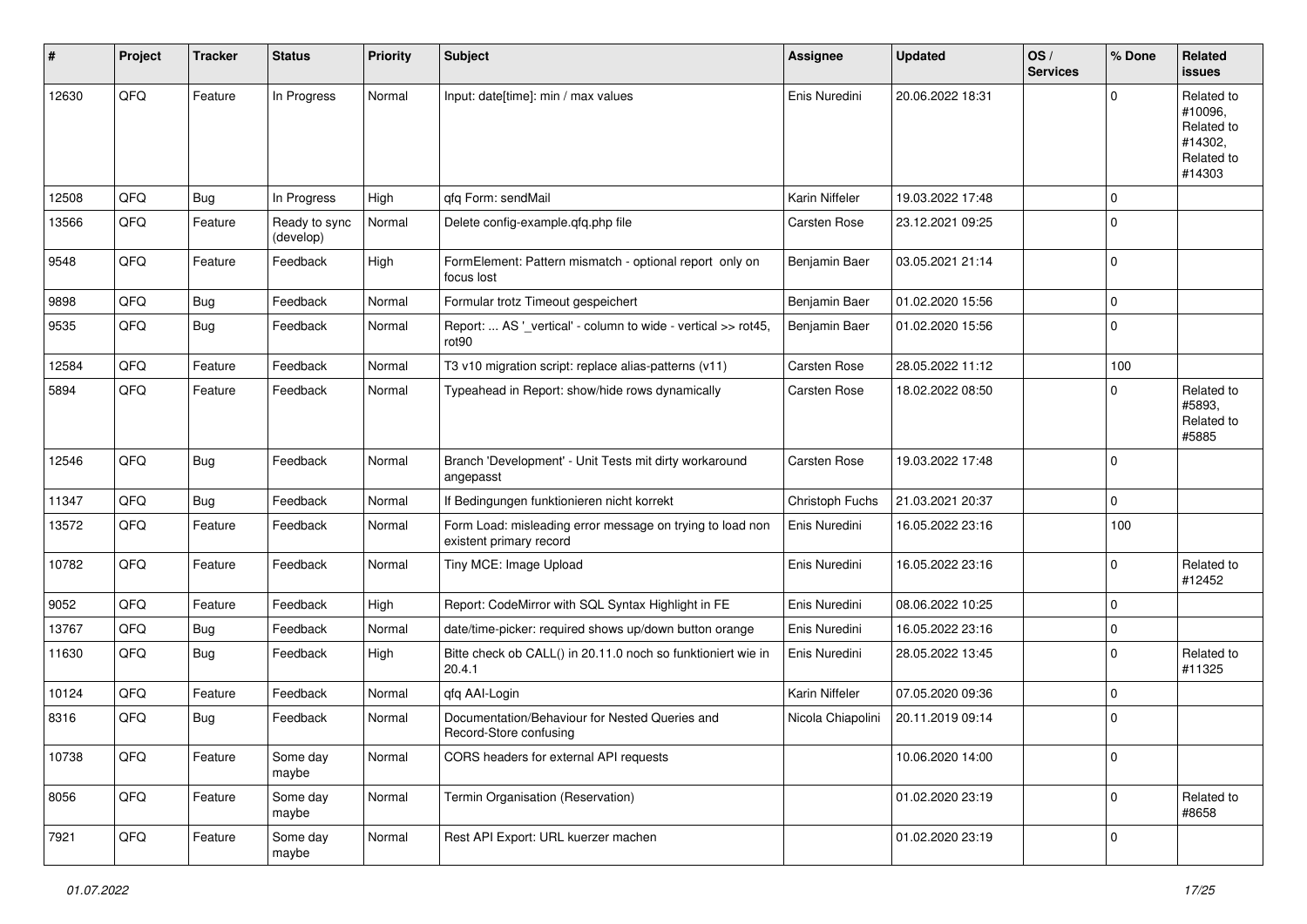| #    | Project | <b>Tracker</b> | <b>Status</b>     | <b>Priority</b> | <b>Subject</b>                                                                   | <b>Assignee</b> | <b>Updated</b>   | OS/<br><b>Services</b> | % Done              | <b>Related</b><br>issues |
|------|---------|----------------|-------------------|-----------------|----------------------------------------------------------------------------------|-----------------|------------------|------------------------|---------------------|--------------------------|
| 7278 | QFQ     | Feature        | Some day<br>maybe | Normal          | Form: Wert vordefinieren der immer gesetzt wird                                  |                 | 02.05.2021 09:27 |                        | $\Omega$            |                          |
| 7229 | QFQ     | Feature        | Some day<br>maybe | Normal          | New FormElement.type: Button                                                     |                 | 01.02.2021 12:32 |                        | $\mathbf 0$         |                          |
| 7108 | QFQ     | Feature        | Some day<br>maybe | Normal          | QFQ Wrap Elements                                                                |                 | 11.12.2019 16:01 |                        | $\mathsf{O}\xspace$ |                          |
| 7106 | QFQ     | Feature        | Some day<br>maybe | Normal          | Beispiel Nummerierung von Rows in Report                                         |                 | 11.12.2019 16:01 |                        | $\Omega$            |                          |
| 7105 | QFQ     | Feature        | Some day<br>maybe | Normal          | Beispiel wie man in einer zweiten Tabelle speichert.                             |                 | 11.12.2019 16:01 |                        | $\mathbf 0$         |                          |
| 7104 | QFQ     | Feature        | Some day<br>maybe | Normal          | Manual: hint about escaping if '\r' appears in mail body                         |                 | 11.12.2019 16:01 |                        | $\pmb{0}$           |                          |
| 7100 | QFQ     | Feature        | Some day<br>maybe | Normal          | Download: log access, max downloads, time limit                                  |                 | 01.02.2020 23:19 |                        | $\mathbf 0$         |                          |
| 6992 | QFQ     | Feature        | Some day<br>maybe | Normal          | DB exception: Syntax Highlight                                                   |                 | 11.12.2019 16:01 |                        | 0                   | Related to<br>#5450      |
| 6704 | QFQ     | Feature        | Some day<br>maybe | Normal          | Upload Mode: Bilder in Notizen rechts sollen aktuellen<br>Upload repräsentieren. |                 | 01.02.2020 23:19 |                        | $\Omega$            | Related to<br>#3264      |
| 6515 | QFQ     | Feature        | Some day<br>maybe | Normal          | Formular: Felder dynamisch ein/ausblenden                                        |                 | 11.12.2019 16:02 |                        | $\mathbf 0$         |                          |
| 6299 | QFQ     | Feature        | Some day<br>maybe | Normal          | Attack detection: log table with invalid SIP access                              |                 | 11.12.2019 16:02 |                        | $\mathbf 0$         | Related to<br>#3947      |
| 6288 | QFQ     | Feature        | Some day<br>maybe | Normal          | Best Practice: Erklaeren wie man ein Formular ganz in<br>'weiss' erstellen kann  |                 | 11.12.2019 16:02 |                        | 0                   |                          |
| 6084 | QFQ     | Feature        | Some day<br>maybe | Normal          | New escape type: 'D' - convert date                                              |                 | 01.02.2020 23:19 |                        | $\mathbf 0$         |                          |
| 6083 | QFQ     | Feature        | Some day<br>maybe | Normal          | Dynamic Update: Value Check via SQL                                              |                 | 11.12.2019 16:02 |                        | 0                   |                          |
| 5923 | QFQ     | Feature        | Some day<br>maybe | Normal          | fillStoreSystemBySqlLate                                                         |                 | 01.02.2020 23:19 |                        | $\Omega$            |                          |
| 5895 | QFQ     | Feature        | Some day<br>maybe | Normal          | Tutorial: List of all QFQ Features                                               |                 | 01.02.2020 23:19 |                        | 0                   |                          |
| 5893 | QFQ     | Feature        | Some day<br>maybe | Normal          | Edit on double-click                                                             |                 | 01.02.2020 23:19 |                        | $\mathbf 0$         | Related to<br>#5894      |
| 5892 | QFQ     | Feature        | Some day<br>maybe | Normal          | QFQ should use T3 API to manipulate FE GROUP<br>membership                       |                 | 01.02.2020 23:20 |                        | 0                   |                          |
| 5851 | QFQ     | Feature        | Some day<br>maybe | Normal          | Queue System implementieren: MQTT, RabbitMQ                                      |                 | 01.02.2020 23:20 |                        | $\mathbf 0$         | Related to<br>#5715      |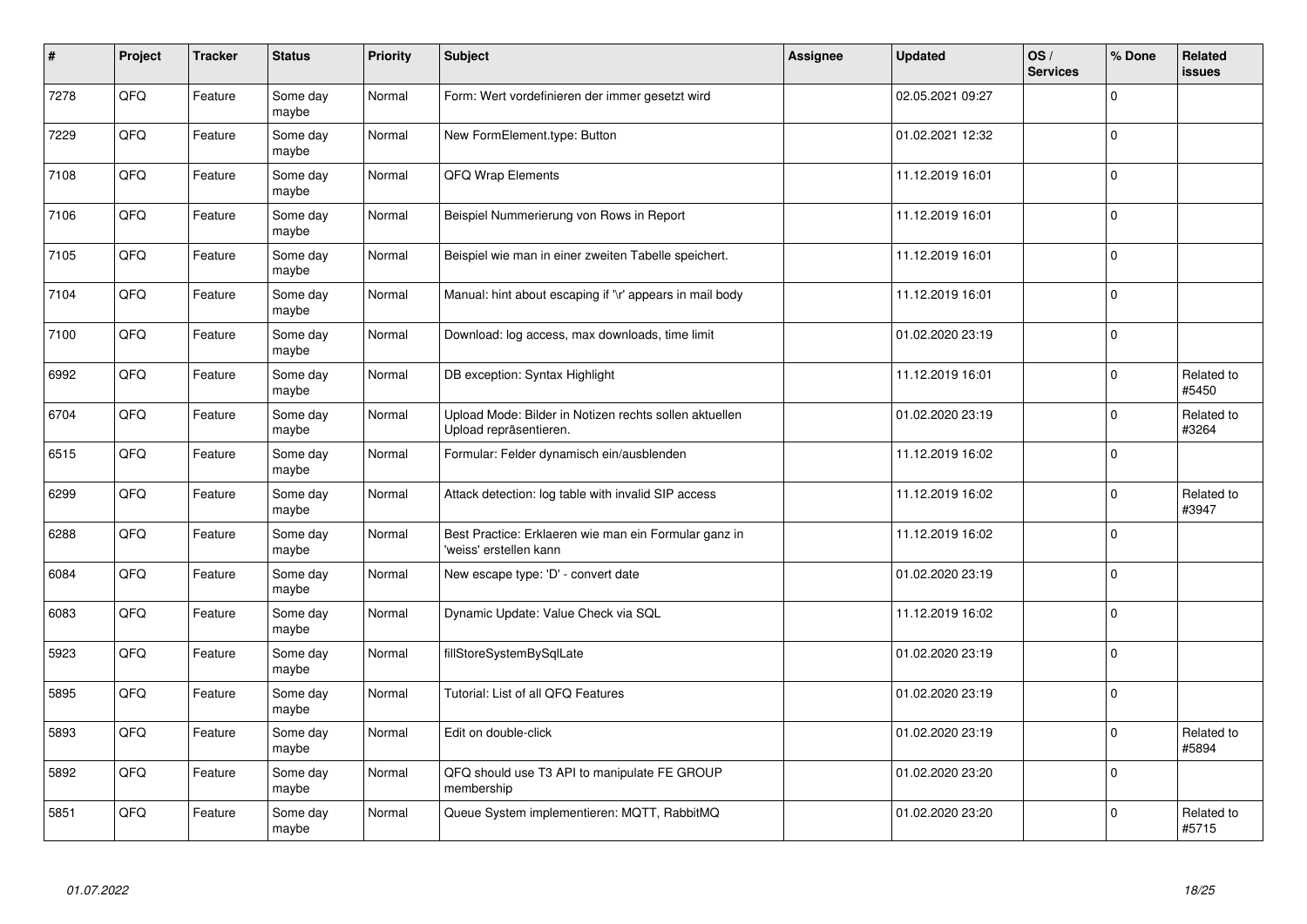| $\pmb{\#}$ | Project | <b>Tracker</b> | <b>Status</b>     | <b>Priority</b> | <b>Subject</b>                                                                                                                                                | <b>Assignee</b> | <b>Updated</b>   | OS/<br><b>Services</b> | % Done       | Related<br>issues    |
|------------|---------|----------------|-------------------|-----------------|---------------------------------------------------------------------------------------------------------------------------------------------------------------|-----------------|------------------|------------------------|--------------|----------------------|
| 5850       | QFQ     | Feature        | Some day<br>maybe | Normal          | Deployment: In QFQ Doc best practice fuer zeitgemaesses<br>Deployment beschreiben                                                                             |                 | 01.02.2020 23:20 |                        | $\Omega$     |                      |
| 5805       | QFQ     | Feature        | Some day<br>maybe | Normal          | TypeAHead SQL value instead of key stored                                                                                                                     |                 | 01.02.2020 23:19 |                        | $\mathbf 0$  | Related to<br>#5444  |
| 5783       | QFQ     | Feature        | Some day<br>maybe | Normal          | <b>BPMN View/Edit</b>                                                                                                                                         |                 | 11.12.2019 16:02 |                        | $\mathbf 0$  |                      |
| 5455       | QFQ     | Feature        | Some day<br>maybe | Normal          | Mail Redirects grld abhaengig                                                                                                                                 |                 | 01.02.2020 23:20 |                        | $\Omega$     |                      |
| 5452       | QFQ     | Feature        | Some day<br>maybe | Normal          | Thumbnails from PDF: bad quality                                                                                                                              |                 | 01.02.2020 23:20 |                        | $\mathbf 0$  |                      |
| 5342       | QFQ     | Feature        | Some day<br>maybe | Normal          | link - with HTML Attributes                                                                                                                                   |                 | 01.02.2020 23:20 |                        | $\pmb{0}$    | Related to<br>#14077 |
| 5160       | QFQ     | Feature        | Some day<br>maybe | Normal          | QFQ collaborative / together.js, ShareJS, y-js, collaborative,                                                                                                |                 | 11.12.2019 16:02 |                        | $\mathbf{0}$ |                      |
| 5129       | QFQ     | Feature        | Some day<br>maybe | Normal          | Reports: SQL fuer x Achse und y Achse                                                                                                                         |                 | 11.12.2019 16:02 |                        | $\mathbf 0$  |                      |
| 4974       | QFQ     | Feature        | Some day<br>maybe | Normal          | Long polling - inform all listening clients of changes                                                                                                        |                 | 11.12.2019 16:02 |                        | $\mathbf 0$  |                      |
| 4816       | QFQ     | Feature        | Some day<br>maybe | Normal          | Templates for QFQ Reports (Tables, Radios, )                                                                                                                  |                 | 01.02.2020 23:20 |                        | $\mathbf 0$  |                      |
| 4719       | QFQ     | Feature        | Some day<br>maybe | Normal          | Custom Message in Client in case of 'Browser tab close,<br>modification will be lost'                                                                         |                 | 01.02.2020 23:20 |                        | $\mathbf 0$  |                      |
| 4640       | QFQ     | Feature        | Some day<br>maybe | Normal          | Rename System Forms                                                                                                                                           |                 | 01.02.2020 23:20 |                        | $\mathbf 0$  |                      |
| 4627       | QFQ     | Feature        | Some day<br>maybe | Normal          | dbupdate: all tables - check 'create', 'modified' if it is possible<br>to change to default 'CURRENT_TIMESTAMP' and modified<br>'ON UPDATE CURRENT_TIMESTAMP' |                 | 01.02.2020 23:20 |                        | $\mathbf 0$  |                      |
| 4626       | QFQ     | Feature        | Some day<br>maybe | Normal          | Mobile View: 'classBody=qfq-form-right' makes no sense                                                                                                        |                 | 01.02.2020 23:20 |                        | $\mathbf 0$  |                      |
| 4551       | QFQ     | Feature        | Some day<br>maybe | Normal          | Set 'pills' via dynamicUpdate to show/hide/disabled                                                                                                           |                 | 01.02.2020 23:20 |                        | $\pmb{0}$    | Related to<br>#3752  |
| 4536       | QFQ     | Feature        | Some day<br>maybe | Normal          | FE upload: problem with delete if mutliple uploads an<br>FE.name="                                                                                            |                 | 01.02.2020 23:20 |                        | $\Omega$     |                      |
| 4446       | QFQ     | Feature        | Some day<br>maybe | Normal          | New FE get same feldContainerId as last modifed FE                                                                                                            |                 | 01.02.2020 23:20 |                        | $\Omega$     |                      |
| 4445       | QFQ     | Feature        | Some day<br>maybe | Normal          | template group: Option to simulate fieldset                                                                                                                   |                 | 28.06.2021 14:11 |                        | $\mathbf 0$  |                      |
| 4444       | QFQ     | Feature        | Some day<br>maybe | Normal          | FE.type=upload: detect mime type                                                                                                                              |                 | 11.12.2019 16:02 |                        | $\mathbf 0$  | Related to<br>#4303  |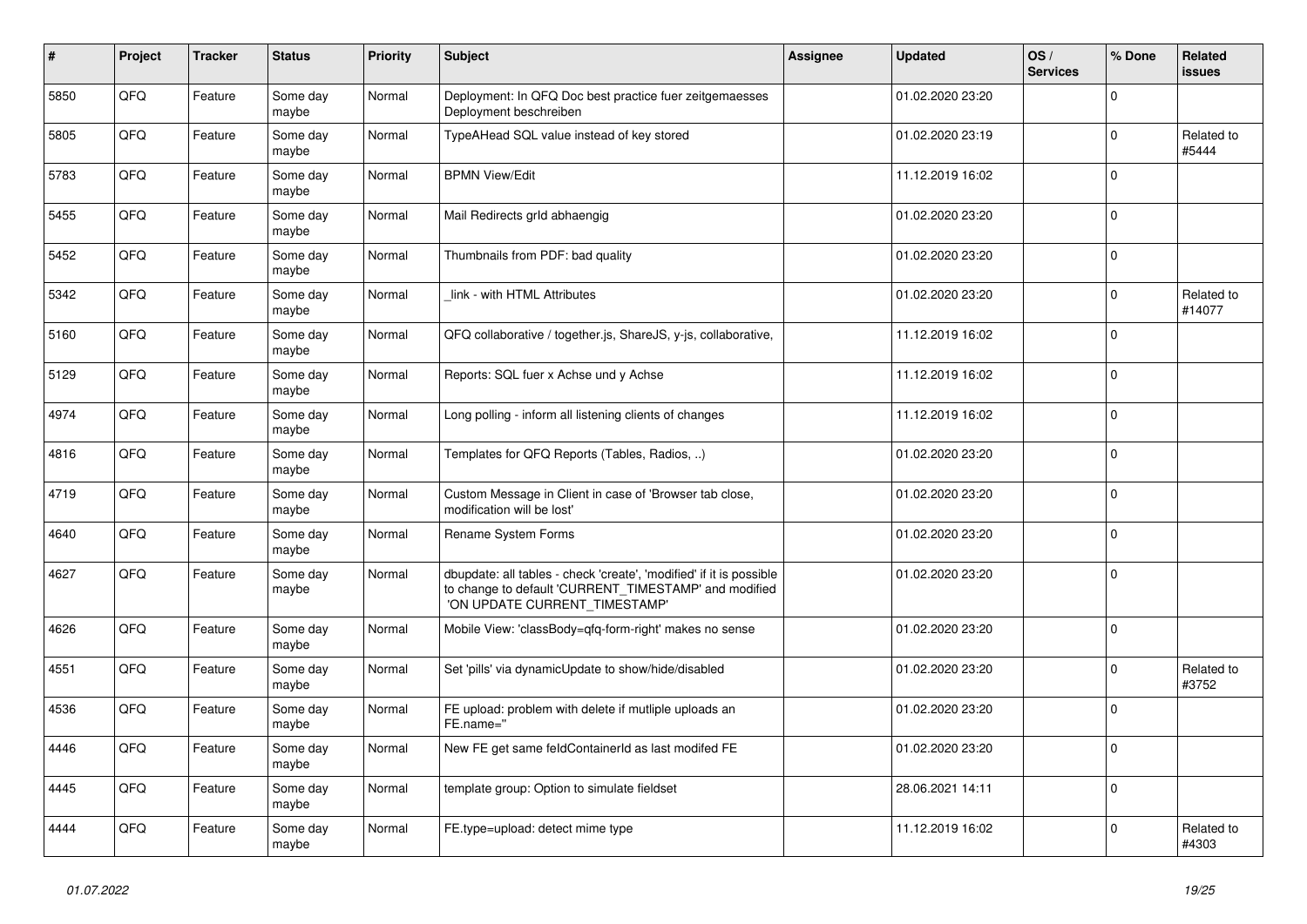| #    | Project | <b>Tracker</b> | <b>Status</b>     | <b>Priority</b> | <b>Subject</b>                                                                                                                                           | <b>Assignee</b> | <b>Updated</b>   | OS/<br><b>Services</b> | % Done      | Related<br>issues                           |
|------|---------|----------------|-------------------|-----------------|----------------------------------------------------------------------------------------------------------------------------------------------------------|-----------------|------------------|------------------------|-------------|---------------------------------------------|
| 4443 | QFQ     | Feature        | Some day<br>maybe | Normal          | Form: multiple secondary tables                                                                                                                          |                 | 01.02.2020 23:20 |                        | $\mathbf 0$ |                                             |
| 4442 | QFQ     | Feature        | Some day<br>maybe | Normal          | Special Column Name: _link - new symbol G (Glyph) to<br>choose any available symbol                                                                      |                 | 11.12.2019 16:02 |                        | $\mathbf 0$ |                                             |
| 4440 | QFQ     | Feature        | Some day<br>maybe | Normal          | Manual.rst: explain how to. expand PHP Session to 4h                                                                                                     |                 | 11.12.2019 16:02 |                        | $\mathbf 0$ |                                             |
| 4439 | QFQ     | Feature        | Some day<br>maybe | Normal          | Log: report all actions fired by an FE Element, incl. the<br>original directive (slaveld, sqlInsert, )                                                   |                 | 01.02.2020 23:20 |                        | $\mathbf 0$ | Related to<br>#4432,<br>Related to<br>#5458 |
| 4435 | QFQ     | Feature        | Some day<br>maybe | Normal          | Report: striptags - specify allowed tags                                                                                                                 |                 | 01.02.2020 23:20 |                        | $\mathbf 0$ |                                             |
| 4433 | QFQ     | Feature        | Some day<br>maybe | Normal          | Log when SIP will be destroyed by QFQ for any (security)<br>reason                                                                                       |                 | 01.02.2020 23:20 |                        | $\mathbf 0$ | Related to<br>#4432,<br>Related to<br>#5458 |
| 4027 | QFQ     | Feature        | Some day<br>maybe | Normal          | Missing: orange 'check' / 'bullet'                                                                                                                       |                 | 11.12.2019 16:03 |                        | $\mathbf 0$ |                                             |
| 3880 | QFQ     | Feature        | Some day<br>maybe | Normal          | Form 'Form': anlegen einer Tabelle                                                                                                                       |                 | 14.01.2021 10:12 |                        | $\mathbf 0$ |                                             |
| 3879 | QFQ     | Feature        | Some day<br>maybe | Normal          | Form 'FormElement': Beim Feld 'name' rechts in der Notiz<br>einen Link einblenden - a) aktuelle Definition anzeigen, b)<br>Spalte in der Tabelle anlegen |                 | 11.12.2019 16:03 |                        | $\mathbf 0$ |                                             |
| 3878 | QFQ     | Feature        | Some day<br>maybe | Normal          | Form 'FormElement': Spalte 'name' typeAhead mit<br>Spaltennamen der Primarytable.                                                                        |                 | 11.12.2019 16:03 |                        | $\mathbf 0$ |                                             |
| 3646 | QFQ     | Feature        | Some day<br>maybe | Normal          | Moeglichkeit HTML Tags in Reports auszugeben (zu<br>enkodieren: htmlspecialchars)                                                                        |                 | 11.12.2019 16:02 |                        | $\mathbf 0$ | Related to<br>#14320                        |
| 3617 | QFQ     | Feature        | Some day<br>maybe | Normal          | Load javascripts at bottom                                                                                                                               |                 | 11.12.2019 16:02 |                        | $\mathbf 0$ |                                             |
| 3567 | QFQ     | Feature        | Some day<br>maybe | Low             | 'Save', 'Close', 'New' als FormElement                                                                                                                   |                 | 11.12.2019 16:02 |                        | $\mathbf 0$ |                                             |
| 3495 | QFQ     | Feature        | Some day<br>maybe | Normal          | Predifined Parameter werden nicht in '+' (add new record)<br>SIP gerendert.                                                                              |                 | 11.12.2019 16:02 |                        | $\mathbf 0$ |                                             |
| 2950 | QFQ     | Feature        | Some day<br>maybe | Normal          | Inhalt QFQ Records als File                                                                                                                              |                 | 11.12.2019 16:03 |                        | $\mathbf 0$ |                                             |
| 1623 | QFQ     | Feature        | Some day<br>maybe | Normal          | RealURL                                                                                                                                                  |                 | 11.12.2019 16:03 |                        | 30          |                                             |
| 1510 | QFQ     | Feature        | Some day<br>maybe | Normal          | jquery von google laden, falls das nicht geht lokal                                                                                                      |                 | 11.12.2019 16:03 |                        | 0           |                                             |
| 1253 | QFG     | Feature        | Some day<br>maybe | Normal          | QF: Colorpicker                                                                                                                                          |                 | 11.12.2019 16:03 |                        | 0           |                                             |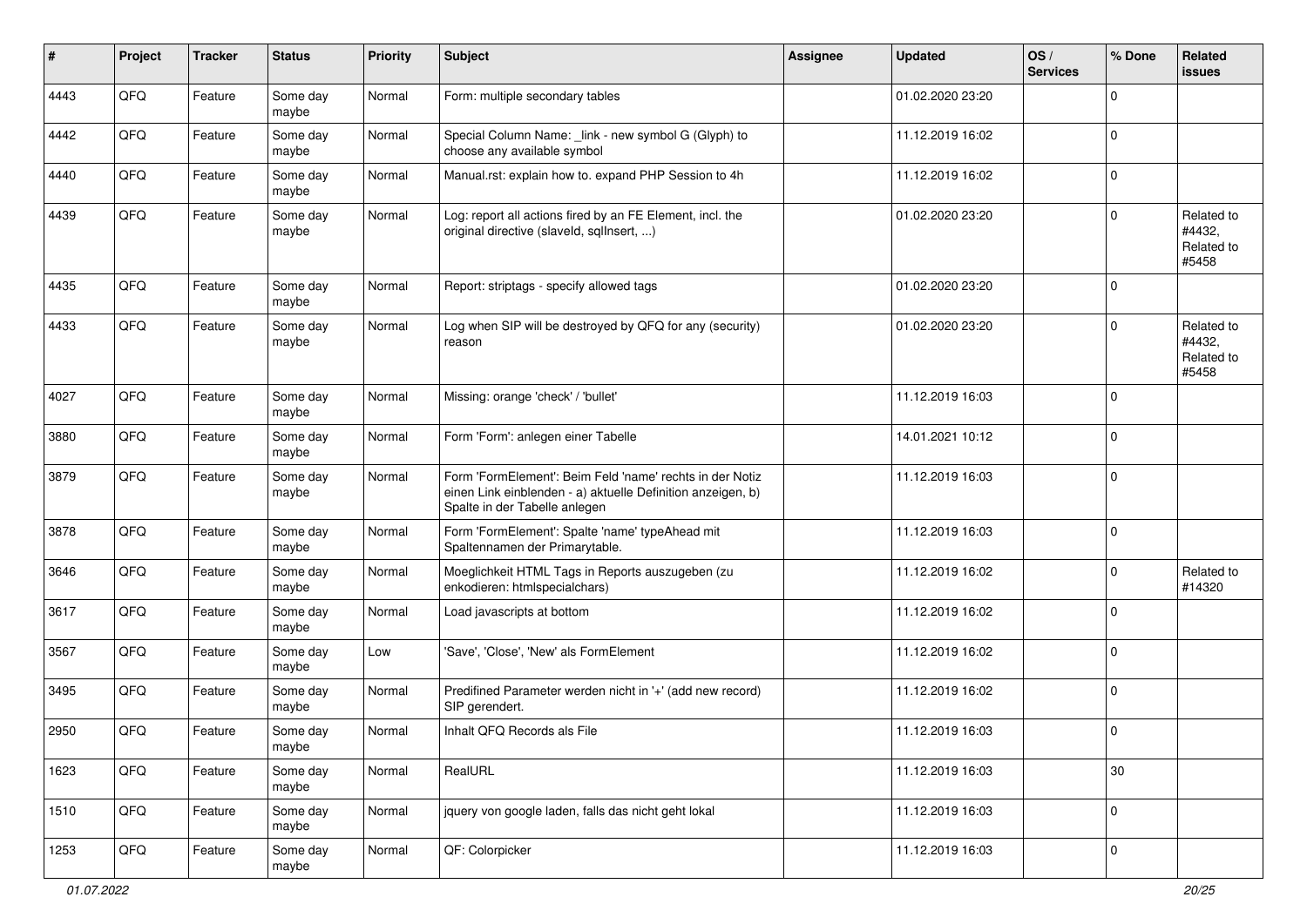| $\sharp$ | Project | <b>Tracker</b> | <b>Status</b>     | <b>Priority</b> | <b>Subject</b>                                                                                               | <b>Assignee</b> | <b>Updated</b>   | OS/<br><b>Services</b> | % Done      | Related<br><b>issues</b>                                               |
|----------|---------|----------------|-------------------|-----------------|--------------------------------------------------------------------------------------------------------------|-----------------|------------------|------------------------|-------------|------------------------------------------------------------------------|
| 1251     | QFQ     | Feature        | Some day<br>maybe | Normal          | QF: Combo                                                                                                    |                 | 11.12.2019 16:03 |                        | $\mathbf 0$ |                                                                        |
| 1234     | QFQ     | Feature        | Some day<br>maybe | Normal          | QF: Record numbering: Im Grid soll in Spalte 1 optional die<br>laufende Nummer der Records angezeigt werden. |                 | 01.02.2020 23:20 |                        | $\mathbf 0$ |                                                                        |
| 955      | QFQ     | Feature        | Some day<br>maybe | Normal          | QF: Notizen vor/nach dem Form                                                                                |                 | 01.02.2020 23:20 |                        | $\mathbf 0$ |                                                                        |
| 880      | QFQ     | Feature        | Some day<br>maybe | Urgent          | Security: PHP, SQL Injection, XSS                                                                            |                 | 03.05.2021 21:14 |                        | 0           | Related to<br>#14320                                                   |
| 9126     | QFQ     | Bug            | Some day<br>maybe | Normal          | hidden Form elements are present in page source                                                              |                 | 02.01.2021 18:41 |                        | $\mathbf 0$ |                                                                        |
| 9024     | QFQ     | <b>Bug</b>     | Some day<br>maybe | Normal          | QFQ Einarbeitung                                                                                             |                 | 01.02.2020 15:56 |                        | $\mathbf 0$ |                                                                        |
| 9020     | QFQ     | <b>Bug</b>     | Some day<br>maybe | Normal          | radio mit buttonClass und dynamicUpdate lassen sich nicht<br>kombinieren                                     |                 | 11.12.2019 16:01 |                        | $\mathbf 0$ |                                                                        |
| 7402     | QFQ     | <b>Bug</b>     | Some day<br>maybe | Normal          | thumbnail cache: outdated picture when permission denied<br>and permission resolved.                         |                 | 01.02.2020 23:20 |                        | $\mathbf 0$ |                                                                        |
| 7281     | QFQ     | Bug            | Some day<br>maybe | Normal          | Subrecords: on large screen separator line too short                                                         |                 | 01.02.2020 23:19 |                        | $\mathbf 0$ |                                                                        |
| 7101     | QFQ     | <b>Bug</b>     | Some day<br>maybe | Normal          | 'form' in SIP and 'report' - breaks                                                                          |                 | 01.02.2020 23:20 |                        | $\mathbf 0$ |                                                                        |
| 5877     | QFQ     | <b>Bug</b>     | Some day<br>maybe | Normal          | FE.type=note:bsColumn strange behaviour                                                                      |                 | 01.02.2020 23:19 |                        | $\mathbf 0$ |                                                                        |
| 4546     | QFQ     | Bug            | Some day<br>maybe | Normal          | NH: SIP storage is destroyed                                                                                 |                 | 01.02.2020 23:20 |                        | $\mathbf 0$ |                                                                        |
| 4441     | QFQ     | <b>Bug</b>     | Some day<br>maybe | Normal          | \$_SERVER Vars sollten nur aus dem Store genommen<br>werden - Code entsprechend anpassen.                    |                 | 11.12.2019 16:02 |                        | $\mathbf 0$ |                                                                        |
| 4138     | QFQ     | <b>Bug</b>     | Some day<br>maybe | Normal          | style fehlt                                                                                                  |                 | 11.12.2019 16:03 |                        | $\mathbf 0$ |                                                                        |
| 4122     | QFQ     | <b>Bug</b>     | Some day<br>maybe | Normal          | file: Render Mode hat keinen Effekt                                                                          |                 | 11.12.2019 16:03 |                        | $\mathbf 0$ |                                                                        |
| 9130     | QFQ     | Feature        | Some day<br>maybe | Normal          | tablesorter: Automatic Row numbering / Zeilenummer                                                           | Benjamin Baer   | 01.02.2020 23:22 |                        | $\mathbf 0$ |                                                                        |
| 8522     | QFQ     | Feature        | Some day<br>maybe | Normal          | build QFQ - npm warnings                                                                                     | Benjamin Baer   | 01.02.2020 23:19 |                        | 50          |                                                                        |
| 7732     | QFQ     | Feature        | Some day<br>maybe | Normal          | Javascript: Lazy Loading der add on libs                                                                     | Benjamin Baer   | 08.06.2022 10:38 |                        | 0           | Related to<br>#12611,<br>Related to<br>#12490,<br>Related to<br>#10013 |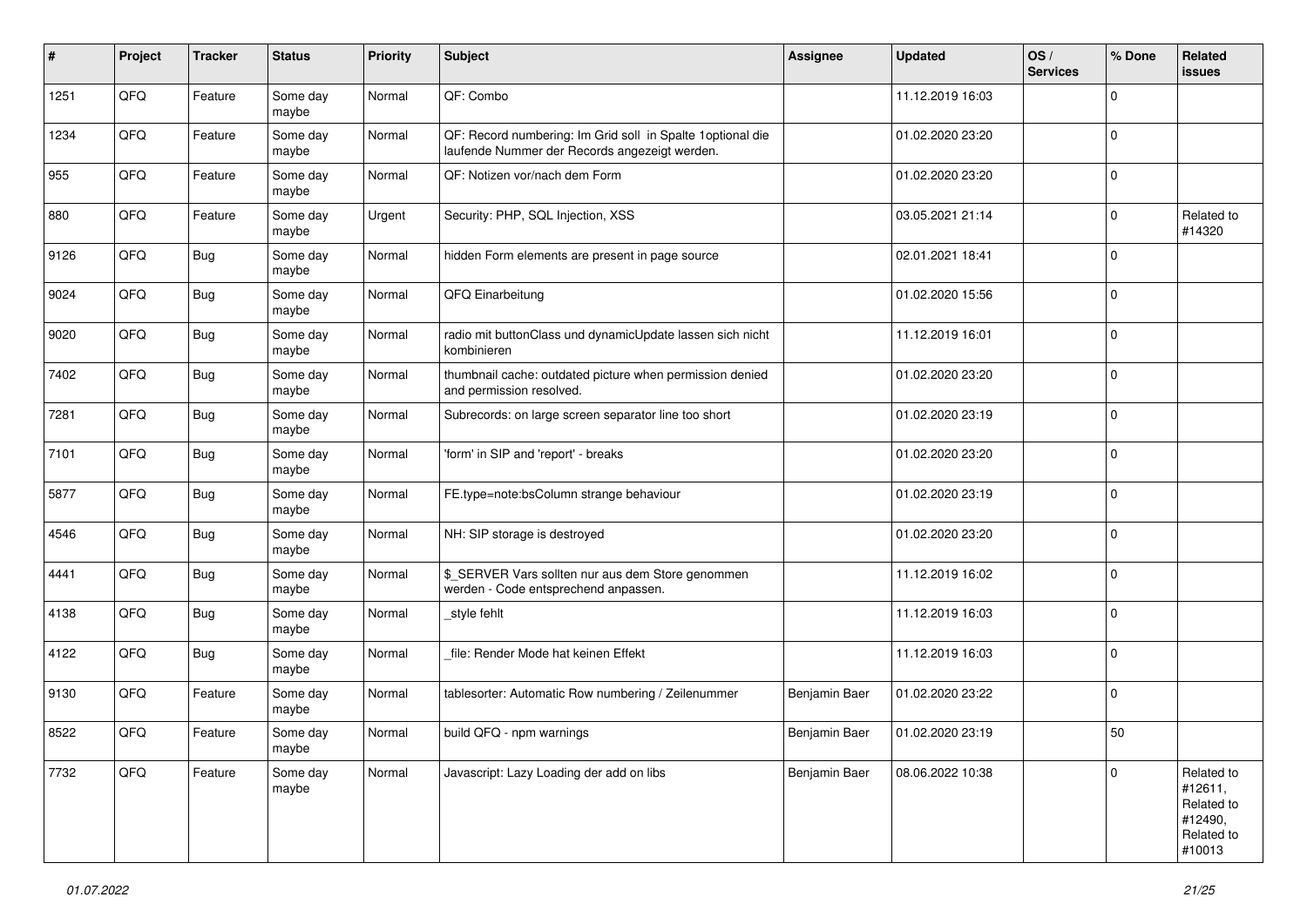| #     | Project | <b>Tracker</b> | <b>Status</b>     | <b>Priority</b> | <b>Subject</b>                                                                                                                                           | <b>Assignee</b> | <b>Updated</b>   | OS/<br><b>Services</b> | % Done      | Related<br><b>issues</b>                                              |
|-------|---------|----------------|-------------------|-----------------|----------------------------------------------------------------------------------------------------------------------------------------------------------|-----------------|------------------|------------------------|-------------|-----------------------------------------------------------------------|
| 6972  | QFQ     | Feature        | Some day<br>maybe | Normal          | Fabric Clipboard / cross browser tab                                                                                                                     | Benjamin Baer   | 01.02.2020 23:21 |                        | $\mathbf 0$ |                                                                       |
| 6970  | QFQ     | Feature        | Some day<br>maybe | Normal          | tablesorter: default fuer 'sortReset' aendern von 'Ctrl' zu 'Alt'                                                                                        | Benjamin Baer   | 01.02.2020 23:21 |                        | $\mathbf 0$ |                                                                       |
| 5389  | QFQ     | Feature        | Some day<br>maybe | Normal          | QFQ Design: Multline label / note                                                                                                                        | Benjamin Baer   | 01.02.2020 23:19 |                        | $\mathbf 0$ |                                                                       |
| 5024  | QFQ     | Feature        | Some day<br>maybe | Normal          | Fabric: Generate PDF with edits                                                                                                                          | Benjamin Baer   | 01.02.2020 23:20 |                        | $\mathbf 0$ | Related to<br>#10704                                                  |
| 4420  | QFQ     | Feature        | Some day<br>maybe | Normal          | Client: Local Storage - store the changes of a form, local in<br>the browser.                                                                            | Benjamin Baer   | 11.12.2019 16:02 |                        | $\mathbf 0$ |                                                                       |
| 3692  | QFQ     | Feature        | Some day<br>maybe | Normal          | QFQ Webseite                                                                                                                                             | Benjamin Baer   | 11.12.2019 16:02 |                        | $\mathbf 0$ | Related to<br>#5033                                                   |
| 3415  | QFQ     | Feature        | Some day<br>maybe | Normal          | FE Login Box Templatefile                                                                                                                                | Benjamin Baer   | 11.12.2019 16:02 |                        | $\mathbf 0$ |                                                                       |
| 4454  | QFQ     | Bug            | Some day<br>maybe | Normal          | Required Elements: multiple elements in a row - whole row<br>marked if only one input is empty.                                                          | Benjamin Baer   | 01.02.2020 23:20 |                        | $\mathbf 0$ |                                                                       |
| 4398  | QFQ     | Bug            | Some day<br>maybe | Normal          | Typeahead: mouse click in a prefilled input opens a single<br>item dropdown with the current value - click on it seems to<br>set the value, not the key. | Benjamin Baer   | 01.02.2020 23:20 |                        | $\mathbf 0$ | Related to<br>#4457                                                   |
| 2063  | QFQ     | Bug            | Some day<br>maybe | Normal          | Pills auf 'inaktiv' setzen falls keine Element auf dem Pill<br>sichtbar sind.                                                                            | Benjamin Baer   | 11.12.2019 16:03 |                        | $\mathbf 0$ | Related to<br>#3752                                                   |
| 12611 | QFQ     | Feature        | Some day<br>maybe | Normal          | Refactoring: Bootstrap with Lazy Loading                                                                                                                 | Carsten Rose    | 08.06.2022 10:37 |                        | $\mathbf 0$ | Related to<br>#12490,<br>Related to<br>#10013,<br>Related to<br>#7732 |
| 12337 | QFQ     | Feature        | Some day<br>maybe | Normal          | Database.php: better caching                                                                                                                             | Carsten Rose    | 16.09.2021 15:10 |                        | $\Omega$    |                                                                       |
| 12315 | QFQ     | Feature        | Some day<br>maybe | Normal          | Form History (Diffs) / Backups                                                                                                                           | Carsten Rose    | 16.09.2021 15:10 |                        | $\mathbf 0$ |                                                                       |
| 11323 | QFQ     | Feature        | Some day<br>maybe | Normal          | Report Frontend Editor Modal + Codemirror                                                                                                                | Carsten Rose    | 16.09.2021 15:10 |                        | $\mathbf 0$ | Related to<br>#11036                                                  |
| 11322 | QFQ     | Feature        | Some day<br>maybe | Normal          | Form Element JSON - (multiline parameter field)                                                                                                          | Carsten Rose    | 16.09.2021 15:10 |                        | $\mathbf 0$ |                                                                       |
| 11217 | QFQ     | Feature        | Some day<br>maybe | Normal          | <b>Extend Script Functionality</b>                                                                                                                       | Carsten Rose    | 16.09.2021 15:10 |                        | 0           |                                                                       |
| 11036 | QFQ     | Feature        | Some day<br>maybe | Normal          | inline report editor permissions                                                                                                                         | Carsten Rose    | 16.09.2021 15:09 |                        | 0           | Related to<br>#11323                                                  |
| 10745 | QFQ     | Feature        | Some day<br>maybe | Normal          | <b>Tablesorter Excel Export</b>                                                                                                                          | Carsten Rose    | 16.09.2021 15:09 |                        | 0           |                                                                       |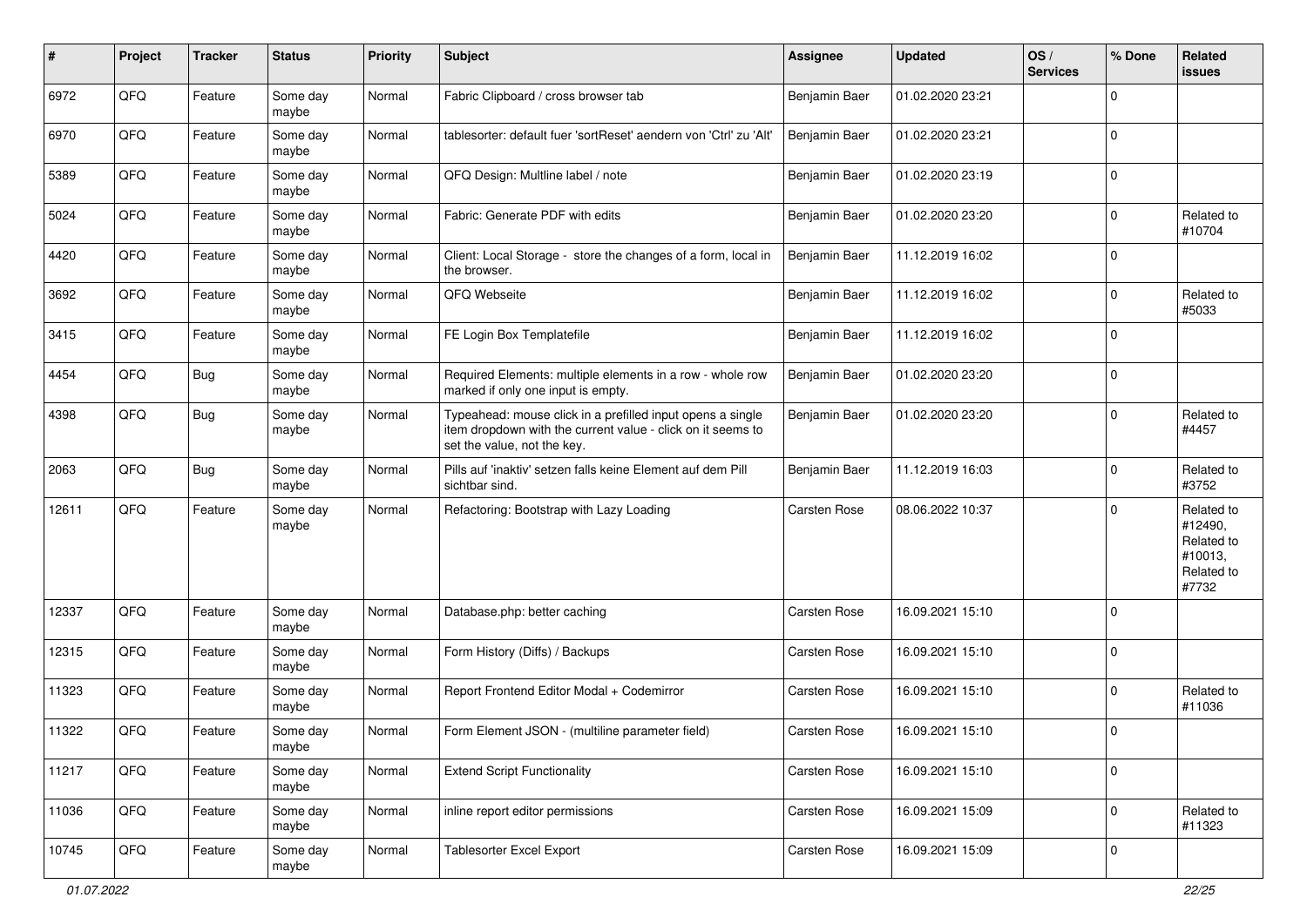| ∦     | Project | <b>Tracker</b> | <b>Status</b>     | <b>Priority</b> | <b>Subject</b>                                                                                 | Assignee            | <b>Updated</b>   | OS/<br><b>Services</b> | % Done      | Related<br><b>issues</b>                                              |
|-------|---------|----------------|-------------------|-----------------|------------------------------------------------------------------------------------------------|---------------------|------------------|------------------------|-------------|-----------------------------------------------------------------------|
| 10716 | QFQ     | Feature        | Some day<br>maybe | Normal          | Business Logic mit Externen Skripten                                                           | Carsten Rose        | 16.09.2021 15:10 |                        | $\Omega$    | Related to<br>#10713,<br>Related to<br>#8217                          |
| 10116 | QFQ     | Feature        | Some day<br>maybe | Normal          | TypeAhead: Tag - show inside 'input' element                                                   | Carsten Rose        | 16.09.2021 15:09 |                        | $\mathbf 0$ |                                                                       |
| 10095 | QFQ     | Feature        | Some day<br>maybe | Normal          | Generic Gitlab Integration into QFQ                                                            | Carsten Rose        | 16.09.2021 15:10 |                        | $\Omega$    |                                                                       |
| 10013 | QFQ     | Feature        | Some day<br>maybe | Normal          | FE.typ=editor: CodeMirror                                                                      | Carsten Rose        | 08.06.2022 10:37 |                        | $\mathbf 0$ | Related to<br>#12611,<br>Related to<br>#12490,<br>Related to<br>#7732 |
| 9704  | QFQ     | Feature        | Some day<br>maybe | Normal          | Thumbnails Generieren beim Splitten von PDF Files                                              | Carsten Rose        | 11.12.2019 16:01 |                        | $\Omega$    |                                                                       |
| 9579  | QFQ     | Feature        | Some day<br>maybe | Normal          | Multiform with Process Row                                                                     | Carsten Rose        | 11.12.2019 16:01 |                        | $\Omega$    |                                                                       |
| 8894  | QFQ     | Feature        | Some day<br>maybe | Normal          | Documentation Tags Usable in QFQ Application                                                   | Carsten Rose        | 11.12.2019 16:01 |                        | $\mathbf 0$ |                                                                       |
| 8892  | QFQ     | Feature        | Some day<br>maybe | Normal          | Display and Edit SQL Comments in Form Editor                                                   | Carsten Rose        | 11.12.2019 16:01 |                        | $\Omega$    |                                                                       |
| 8586  | QFQ     | Feature        | Some day<br>maybe | Normal          | QFQ: Enhance Error message for 'record not found'                                              | Carsten Rose        | 16.09.2021 15:10 |                        | $\Omega$    |                                                                       |
| 8520  | QFQ     | Feature        | Some day<br>maybe | Normal          | Bring QFQ to Composer                                                                          | <b>Carsten Rose</b> | 16.09.2021 15:10 |                        | $\Omega$    |                                                                       |
| 8101  | QFQ     | Feature        | Some day<br>maybe | Normal          | Password hash: support further hashing methods                                                 | Carsten Rose        | 16.09.2021 15:10 |                        | $\mathbf 0$ |                                                                       |
| 7453  | QFQ     | Feature        | Some day<br>maybe | Normal          | import / export forms QFQ                                                                      | Carsten Rose        | 16.09.2021 15:10 |                        | 0           |                                                                       |
| 7452  | QFQ     | Feature        | Some day<br>maybe | Normal          | automate deployment new QFQ version                                                            | Carsten Rose        | 16.09.2021 15:10 |                        | $\Omega$    |                                                                       |
| 7336  | QFQ     | Feature        | Some day<br>maybe | Normal          | PDF Upload: disallow PDFs with specific Meta information                                       | Carsten Rose        | 11.12.2019 16:01 |                        | 0           |                                                                       |
| 7107  | QFQ     | Feature        | Some day<br>maybe | Normal          | Showcase Registration Tool: Anmeldung / Administration :<br>Liste Anmeldungen / Emaileinaldung | Carsten Rose        | 11.12.2019 16:01 |                        | $\Omega$    |                                                                       |
| 6715  | QFQ     | Feature        | Some day<br>maybe | Normal          | Code-Refactoring: dbArray vereinheitlichen                                                     | Carsten Rose        | 11.12.2019 16:02 |                        | $\mathbf 0$ |                                                                       |
| 5983  | QFQ     | Feature        | Some day<br>maybe | Normal          | Form Submit (save & update): normalize date/-time FE                                           | Carsten Rose        | 01.02.2020 23:19 |                        | 0           |                                                                       |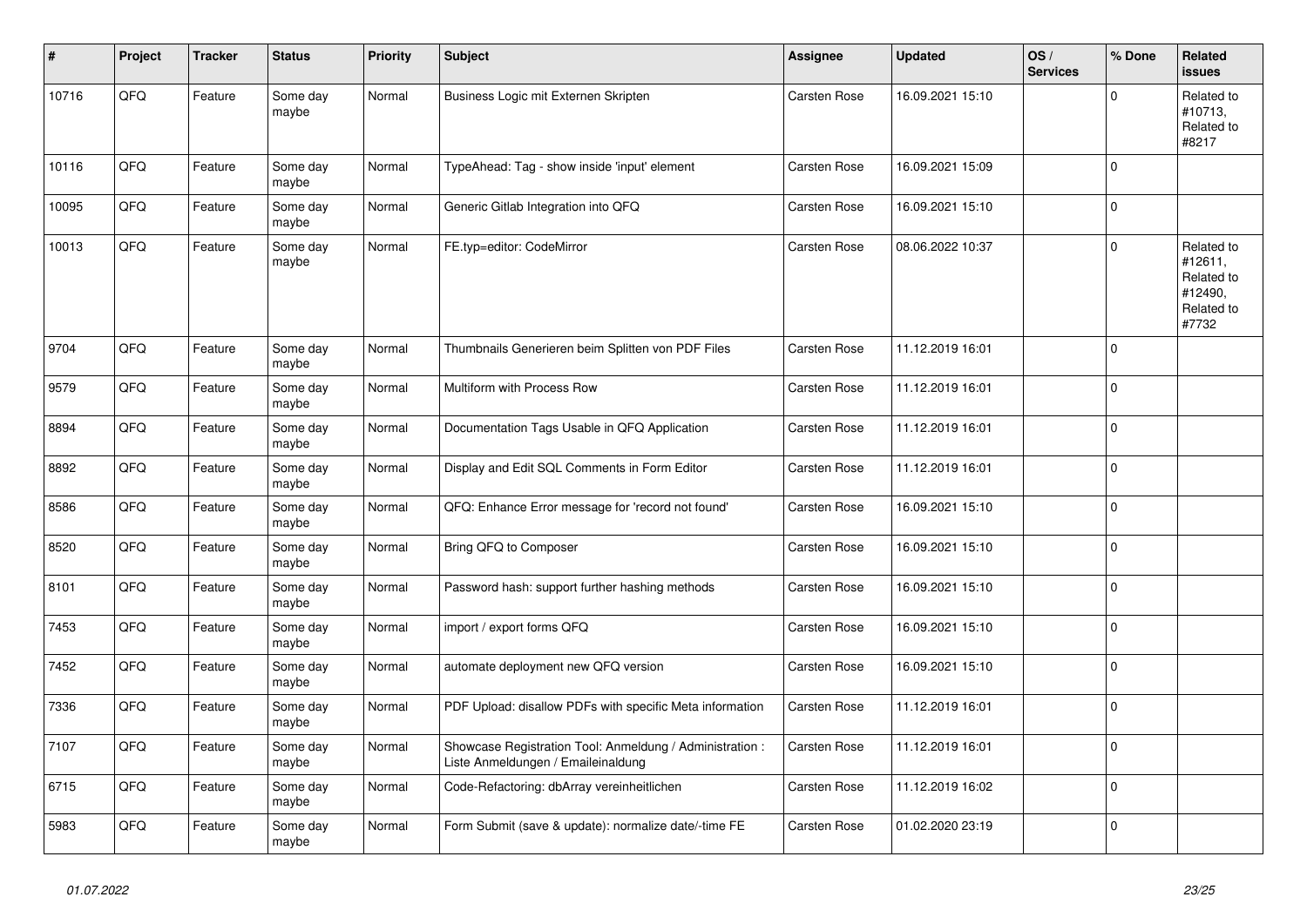| #    | Project | <b>Tracker</b> | <b>Status</b>     | <b>Priority</b> | Subject                                                                                                                 | Assignee     | <b>Updated</b>   | OS/<br><b>Services</b> | % Done              | Related<br>issues                           |
|------|---------|----------------|-------------------|-----------------|-------------------------------------------------------------------------------------------------------------------------|--------------|------------------|------------------------|---------------------|---------------------------------------------|
| 5852 | QFQ     | Feature        | Some day<br>maybe | Normal          | Logging: mail.log / sql.log - im FE anzeigen und via AJAX<br>aktualisieren                                              | Carsten Rose | 01.02.2020 23:19 |                        | $\mathbf 0$         | Related to<br>#5885                         |
| 5665 | QFQ     | Feature        | Some day<br>maybe | Normal          | Versuch das '{{!' nicht mehr noetig ist.                                                                                | Carsten Rose | 01.02.2020 23:20 |                        | $\Omega$            | Related to<br>#7432,<br>Related to<br>#7434 |
| 5579 | QFQ     | Feature        | Some day<br>maybe | Normal          | Enhance Doc / Presentation: variable type 'link column type'                                                            | Carsten Rose | 01.02.2020 23:19 |                        | $\mathbf 0$         |                                             |
| 5548 | QFQ     | Feature        | Some day<br>maybe | Normal          | 801 Textfiles/Scriptfiles als Thumbnail                                                                                 | Carsten Rose | 07.03.2022 16:26 |                        | $\mathbf 0$         |                                             |
| 5480 | QFQ     | Feature        | Some day<br>maybe | Normal          | QFQ: Dokumentation mit Screenshots versehen                                                                             | Carsten Rose | 01.02.2020 23:20 |                        | $\mathbf 0$         | Related to<br>#9879                         |
| 5428 | QFQ     | Feature        | Some day<br>maybe | Normal          | secure thumbnail: late render on access.                                                                                | Carsten Rose | 01.02.2020 23:20 |                        | $\Omega$            |                                             |
| 5132 | QFQ     | Feature        | Some day<br>maybe | Normal          | Error Message sendmail missing attachment: more details                                                                 | Carsten Rose | 01.02.2020 23:19 |                        | $\Omega$            |                                             |
| 4956 | QFQ     | Feature        | Some day<br>maybe | Normal          | Sendmail: Benutzerdefinierte Headers                                                                                    | Carsten Rose | 11.12.2019 16:02 |                        | $\Omega$            |                                             |
| 4872 | QFQ     | Feature        | Some day<br>maybe | Normal          | Fields of Typo3 page available in STORE_TYPO3                                                                           | Carsten Rose | 01.02.2020 23:19 |                        | $\mathbf 0$         |                                             |
| 4869 | QFQ     | Feature        | Some day<br>maybe | Normal          | Dynamic Update (show, hide, readonly?, required?) for<br><b>Template Group Elements</b>                                 | Carsten Rose | 01.02.2020 23:19 |                        | $\mathbf 0$         | Related to<br>#4865                         |
| 4839 | QFQ     | Feature        | Some day<br>maybe | Normal          | qfq-handle in <head> Abschnitt</head>                                                                                   | Carsten Rose | 11.12.2019 16:02 |                        | $\mathbf 0$         |                                             |
| 4757 | QFQ     | Feature        | Some day<br>maybe | Normal          | Test subrecord: download links ok? Links ok?                                                                            | Carsten Rose | 01.02.2020 23:20 |                        | $\mathbf 0$         |                                             |
| 4652 | QFQ     | Feature        | Some day<br>maybe | Normal          | UZH CD: Weiterleitung auf benutzerdefinierte 403/404 Seite                                                              | Carsten Rose | 01.02.2020 23:20 |                        | $\Omega$            |                                             |
| 4650 | QFQ     | Feature        | Some day<br>maybe | Normal          | Convert html to doc/rtf                                                                                                 | Carsten Rose | 01.02.2020 23:20 |                        | 0                   | Related to<br>#10704                        |
| 4606 | QFQ     | Feature        | Some day<br>maybe | Normal          | link: qualifier to render bootstrap button                                                                              | Carsten Rose | 01.02.2020 23:19 |                        | $\Omega$            |                                             |
| 4365 | QFQ     | Feature        | Some day<br>maybe | Normal          | Multi Language: new way of config                                                                                       | Carsten Rose | 01.02.2020 23:20 |                        | $\mathbf 0$         |                                             |
| 4349 | QFQ     | Feature        | Some day<br>maybe | Normal          | link download: downloaded external URL to<br>deliver/concatenate - check mimetipe and handle it correctly               | Carsten Rose | 11.12.2019 16:02 |                        | $\mathbf 0$         |                                             |
| 4343 | QFQ     | Feature        | Some day<br>maybe | Normal          | Link: Classifier to add 'attributes'                                                                                    | Carsten Rose | 01.02.2020 23:20 |                        | $\mathsf{O}\xspace$ | Related to<br>#14077                        |
| 4330 | QFQ     | Feature        | Some day<br>maybe | Normal          | Error Message: report missing {{ / }} in sqlUpdate, sqlInsert,<br>sqlDelete, sqlAfter, sqlBefore in FE action elements. | Carsten Rose | 01.02.2020 23:20 |                        | $\pmb{0}$           |                                             |